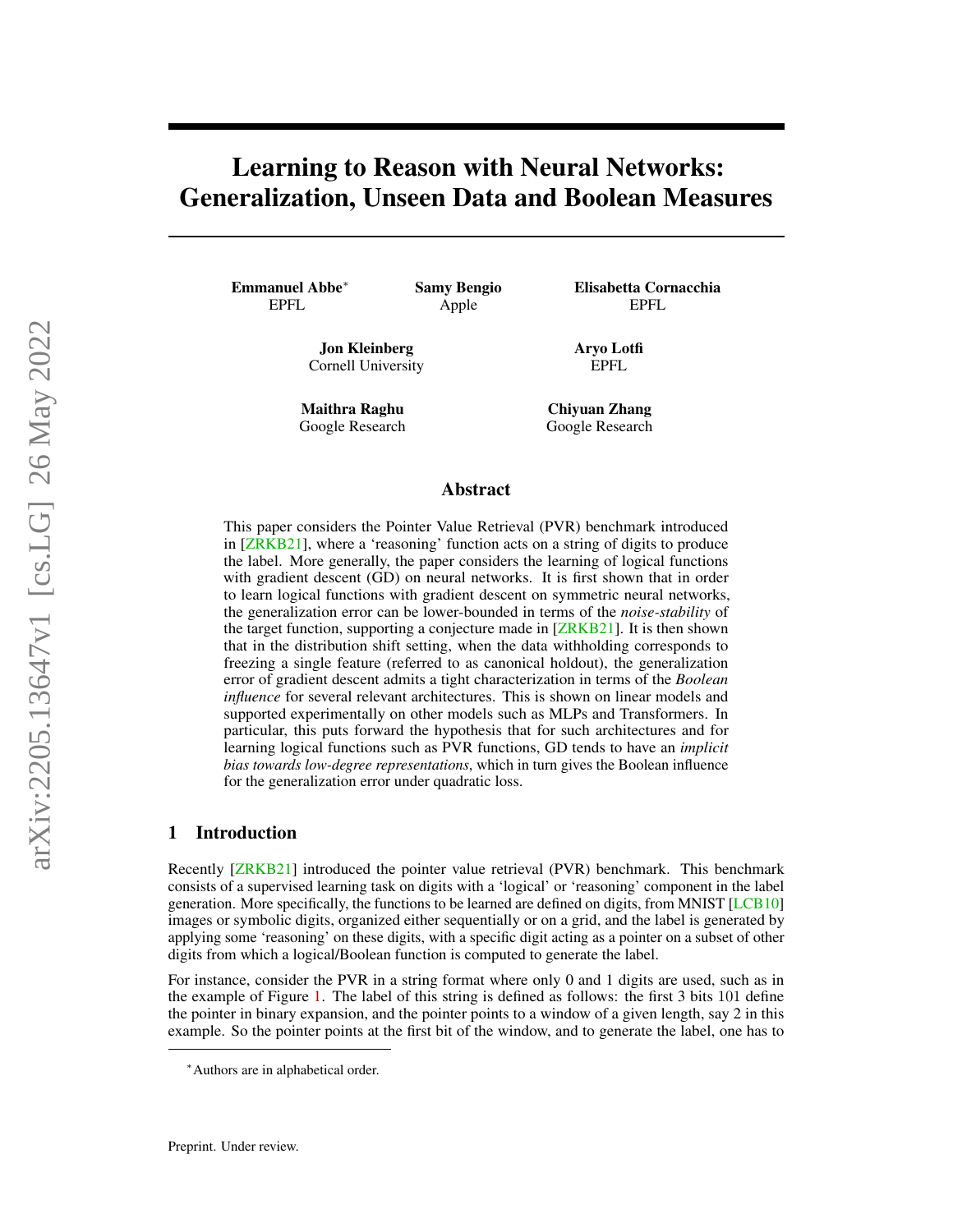<span id="page-1-4"></span>look at the 6th window<sup>[2](#page-1-1)</sup> of length 2 given by 11, and the label is produced by applying some fixed function on this window (such as the parity that gives 0 in this example). In [\[ZRKB21\]](#page-13-0), the PVR benchmark is also defined for grids of digits rather than strings; we focus here on the string version that captures all the purposes of the PVR study.

<span id="page-1-0"></span>

Figure 1: An example of a PVR function with a window of size 2. The first 3 bits are the pointer, which points to a window in the subsequent bits. Specifically, the number indicated by the pointer bits in binary expansion gives the position of the first bit of the window. The label is then produced by applying some fixed aggregation function to the window bits (e.g., parity, majority-vote, etc.).

This benchmark is introduced to understand the limits of deep learning on tasks that go beyond classical image recognition, investigating in particular the trade-off between memorization and reasoning by acting with a distribution shift at testing (see further details below).

In order to learn such PVR functions on MNIST images, one has to first learn the digit identification and then the logical component on these digits. Handling both tasks successfully at once is naturally more demanding than succeeding at the latter assuming the first is successful. One can thus focus on the 'logical component' as a necessary component to learn, and this corresponds to learning a Boolean function. The overall function that maps the pixels of an image to its label in the PVR is of course also a Boolean function (like any computer-encoded function), but the structural properties of such meta-functions are more challenging to describe. Thus understanding the limits of deep learning on the logical/Boolean component is a first objective. Moreover, images are not the only setting of interest in PVR, which may also model text, code or logical statements. Thus, we focus here on investigating the limits of deep learning on the logical/Boolean component.

We next re-state formally one of the PVR benchmarks from [\[ZRKB21\]](#page-13-0), focusing on binary digits for simplicity. We will use the alphabet  $\{0, 1\}$  to describe the benchmark to connect to the MNIST dataset, but will later switch to the alphabet  $\{+1, -1\}$  for the problem of learning Boolean functions with neural networks. Recall for  $d \in \mathbb{N}$ ,  $\mathbb{F}_2^d = \{0, 1\}^d$ .

<span id="page-1-3"></span>Definition 1 (Boolean PVR with *sliding* windows). *The input* x *consists of* n *bits and the label is generated as*

$$
f(x_1, \ldots, x_n) = g(x_{P(x^p)}, \ldots, x_{P(x^p)+w-1}).
$$
\n(1)

where p is the number of bits in the pointer, w is the window size,  $g : \mathbb{F}_2^w \to \mathbb{R}$  is the aggregation  $f$ unction,  $P:\mathbb{F}_2^p\to [p+1:n]$  is the pointer map,  $x_j$  denotes the bit in position  $j$  and  $x^p=(x_1,...,x_p)$ denotes the pointer bits. We often set  $n = p + 2^p$ , and hence the last window starts at the last digit.

*In words, the first* p *bits give a pointer to the beginning of a window of* w *consecutive bits, and the label is produced by applying a Boolean function* g *on these* w *bits.*

*Remark* 1. If  $w > 1$ , for some values of the pointer,  $P(x^p) + w - 1$  would exceed the dimension of input  $n$ . This issue can be solved by using cyclic indices or by using non-overlapping windows as defined in Appendix [D.](#page-20-0) However, in the experiments of this paper, we mainly truncate windows (if necessary) in order to capture the underlying asymmetries (e.g., the last windows have smaller sizes) affording richer variations in the experiments.

We now define what we refer to as the 'canonical holdout' setting for learning Boolean functions.

<span id="page-1-2"></span>Definition 2 (Canonical holdout). *Let* F *be the class of Boolean functions on* n *bits and let* f *be a specific function in that class. For*  $k \in [n]$ *, consider the problem of learning*  $\mathcal F$  *from samples*  $(X_{-k}, f(X_{-k}))$ , where the  $X_{-k}$ 's are independently drawn from the distribution that freezes com*ponent* k *to* 1 *and that draws the other components i.i.d. Bernoulli*(1/2)*. Let*  $\tilde{f}_{-k}$  *be the function* 

<span id="page-1-1"></span><sup>&</sup>lt;sup>2</sup> Pointer 000 points at the first window, pointer 001 at the second window, etc. Thus 101 gives 5 in the binary expansion, and this points at the 6th window.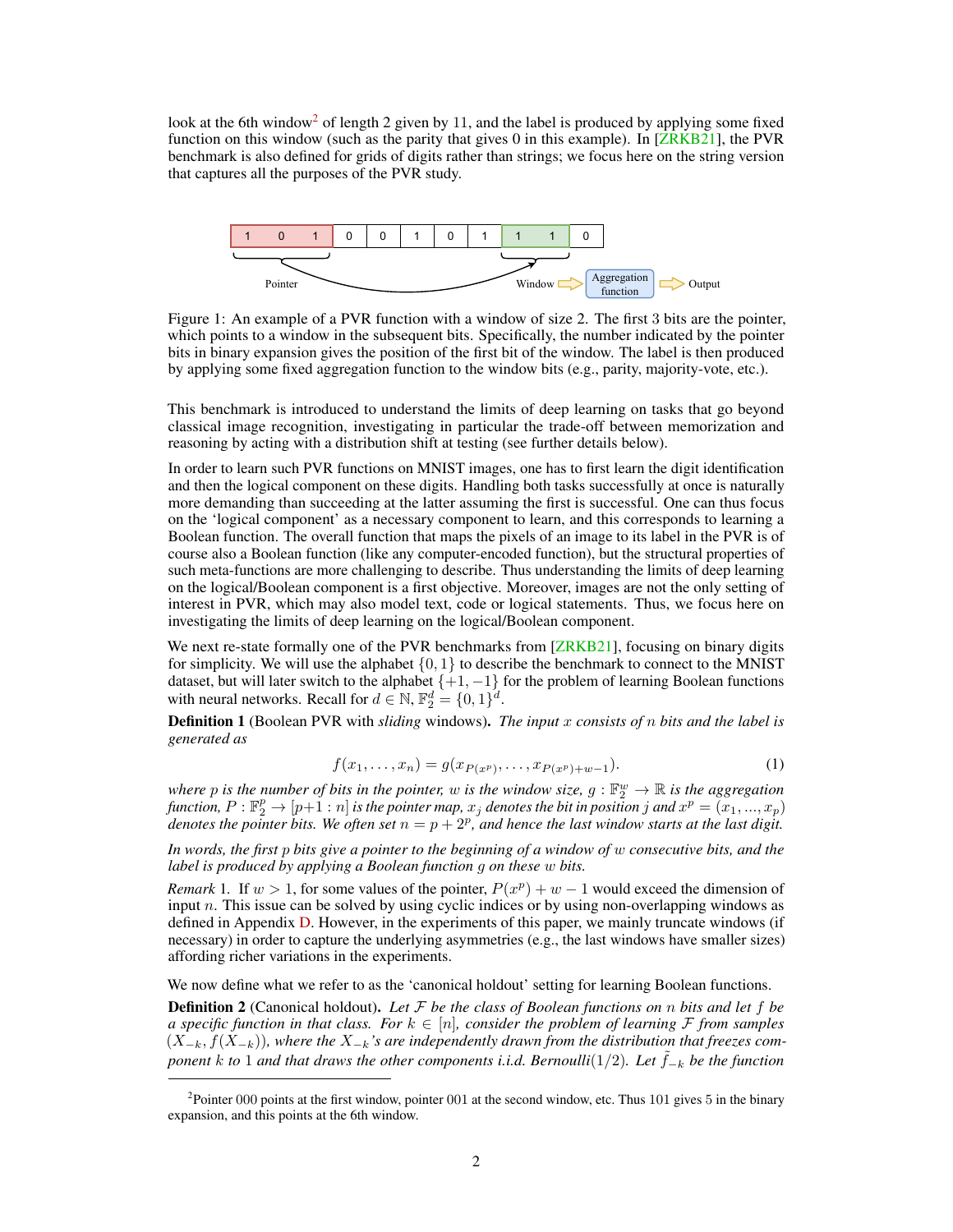<span id="page-2-3"></span>*learned under this training distribution. We are interested in the generalization error with square loss when the* k*-th bit is not frozen at testing, i.e.,*

$$
\text{gen}(\mathcal{F}, \tilde{f}_{-k}) = \frac{1}{2} \mathbb{E}_{X \sim_U \mathbb{F}_2^n, f \sim_U \mathcal{F}} (f(X) - \tilde{f}_{-k}(X))^2,
$$
\n<sup>(2)</sup>

where by  $X \sim_U \mathbb{F}_2^n$  we mean that X is chosen uniformly at random from  $\mathbb{F}_2^n$ , and similarly for f ∼<sup>U</sup> F*. We denote by* ˜f *the function learned in the case where the* k*-th component is not frozen at training, i.e., when the train and test distributions are both uniform on the Boolean hypercube, and use the following notation for the corresponding generalization error:*

$$
\text{gen}(\mathcal{F}, \tilde{f}) = \frac{1}{2} \mathbb{E}_{X \sim_U \mathbb{F}_2^n, f \sim_U \mathcal{F}} (f(X) - \tilde{f}(X))^2.
$$
 (3)

The 'canonical' holdout is thus a special case of holdout where a single feature/bit is frozen at training. In [\[ZRKB21\]](#page-13-0), different types of holdout are allowed where a given string is absent from the windows rather than a given bit as in the canonical version. We believe that the canonical holdout still captures the essence of the PVR benchmark: other windows will get to see the strings that are withheld due to the bit freezing, and thus the goal is still to investigate whether neural networks trained by GD will manage to patch together the different pieces.

Finally, we often consider neural network architectures that have invariances on the input, such as permutation invariance. In the PVR setting, this means that we do not assume that the learner has knowledge of which bits are in the window. In such cases, instead of learning a class of function  $\mathcal{F}$ , one can equivalently talk about learning a single function  $f$  (with the implicit  $\mathcal F$  defined as the orbit of  $f$  through the permutation group), and define

$$
\text{gen}(f,\tilde{f}_{-k}) = \frac{1}{2} \mathbb{E}_{X \sim_U \mathbb{F}_2^n} (f(X) - \tilde{f}_{-k}(X))^2 \quad \text{and} \quad \text{gen}(f,\tilde{f}) = \frac{1}{2} \mathbb{E}_{X \sim_U \mathbb{F}_2^n} (f(X) - \tilde{f}(X))^2.
$$

#### 1.1 Contributions of this paper

The contributions of this paper are:

- 1. In the matched setting (i.e., train and test distributions are matching), we prove a lower-bound (Theorem [1\)](#page-5-0) on the generalization error for gradient descent<sup>[3](#page-2-0)</sup> (GD), that degrades for functions having large *noise-sensitivity* (or low noise-stability), supporting thereby with a formal result a conjecture put forward in [\[ZRKB21\]](#page-13-0).
- 2. In the mismatched setting, specifically in the canonical holdout where a single feature is frozen at training and released to be uniformly distributed at testing, we hypothesize that *(S)GD on the square loss*[4](#page-2-1) *and on certain network architectures such as MLPs and Transformers has an implicit bias towards low-degree representations when learning logical functions such as Boolean PVR functions.* This gives a new insight into the implicit bias study of GD on neural networks for the case of logical functions.

We then show (Lemma [1\)](#page-6-0) that under this hypothesis, the generalization error is given by the Boolean influence, a central notion in Boolean Fourier analysis.

- 3. We provide experiments supporting this hypothesis for various target functions and architectures such as MLPs and the Transformers  $[VSP+17]$  $[VSP+17]$  in Section [3.2](#page-6-1) and Appendix [F.](#page-23-0) These rely on mini-batch stochastic gradient descent or Adam [\[KB14\]](#page-12-1) (see Section [3.2](#page-6-1) for more details).
- 4. We establish formally this hypothesis for GD and linear regression models in Section [3.3,](#page-9-0) and conduct experiments to support it on multi-layer neural networks of large depths and small initialization scales in Section  $3.3$  (with supporting arguments in Appendix [G\)](#page-26-0).

#### <span id="page-2-2"></span>1.2 The low-degree bias hypothesis: illustration

We now discuss the hypothesis put forward in this paper that "GD on certain architectures such as MLPs and Transformers has an implicit bias towards lower-degree representations when learning

<span id="page-2-0"></span><sup>&</sup>lt;sup>3</sup>This part relies on population gradients with polynomial gradient precision as in [\[AS20,](#page-11-0) [AKM](#page-11-1)<sup>+</sup>21]

<span id="page-2-1"></span><sup>&</sup>lt;sup>4</sup>We do not expect the square loss to be critical, but it makes the connection to the influence more explicit.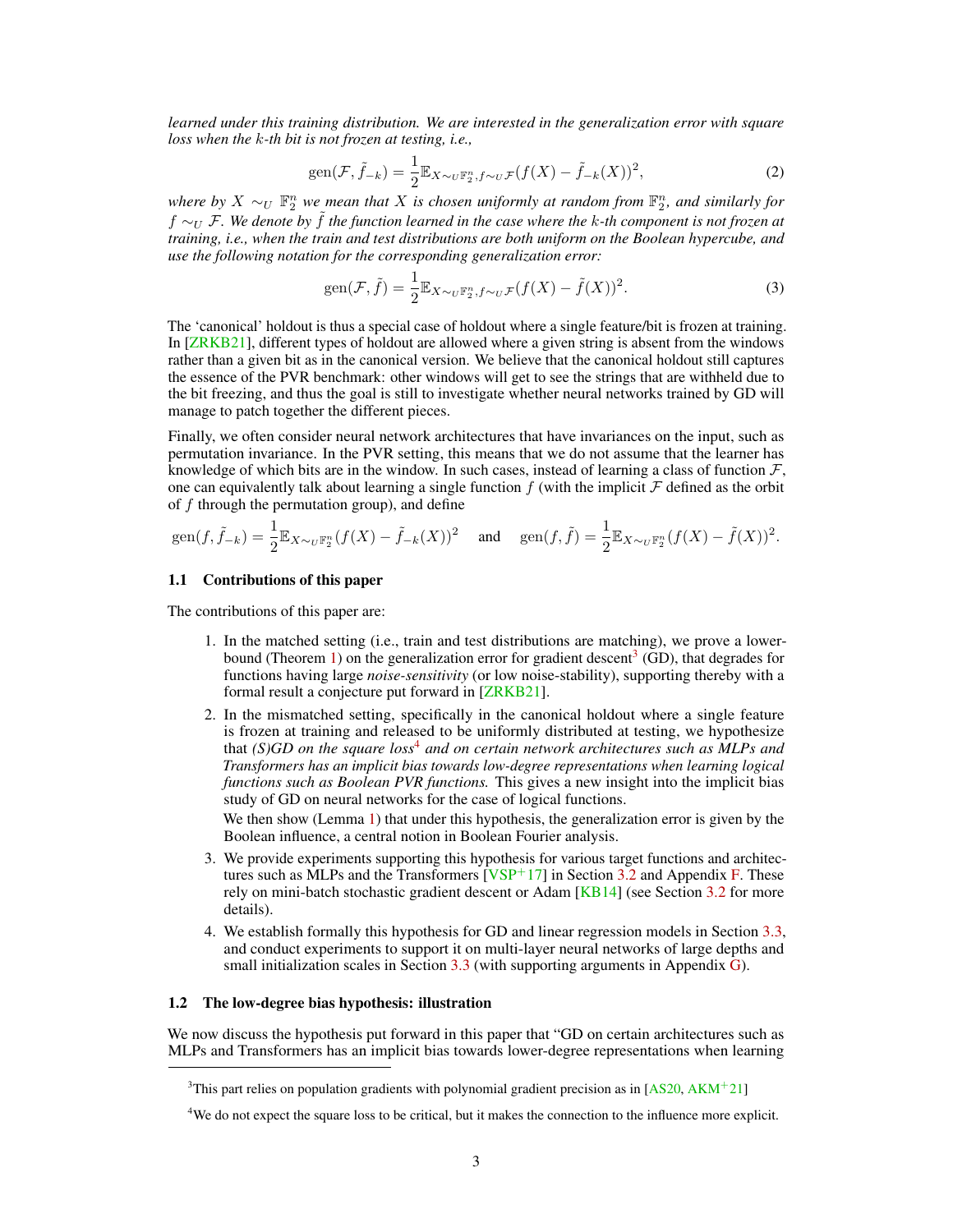<span id="page-3-0"></span>PVR and, more generally, logical functions." Consider the following example of a PVR function with a 1-bit pointer, 2 overlapping windows of length 2, and parity for the aggregation function. We consider  $f: \{\pm 1\}^n \to \{\pm 1\}$  (i.e., with  $\pm 1$  variables instead of 0, 1, to simplify the expressions), with  $f$  given by

$$
f(x_1, x_2, x_3, x_4) = \frac{1 + x_1}{2} x_2 x_3 + \frac{1 - x_1}{2} x_3 x_4.
$$
 (4)

We can rewrite  $f$  in terms of its Fourier-Walsh expansion (i.e., pulling out all the multivariate monomials appearing in the function, see Section [3.1](#page-6-2) for more details), which gives

$$
f(x_1, x_2, x_3, x_4) = \frac{1}{2}x_2x_3 + \frac{1}{2}x_3x_4 + \frac{1}{2}x_1x_2x_3 - \frac{1}{2}x_1x_3x_4.
$$
 (5)

Consider now training a neural network such as a Transformer as in Section [3.2](#page-6-1) on this function, with quadratic loss, and a canonical holdout corresponding to freezing  $x_2 = 1$  at training. Under this holdout, and under the 'low-degree implicit bias' hypothesis, the low-degree monomials are learned first (see experiments in Section [3.2\)](#page-6-1), resulting in the following function being learned at training:

$$
f_{-2}(x_1, x_2, x_3, x_4) = \frac{1}{2}x_3 + \frac{1}{2}x_3x_4 + \frac{1}{2}x_1x_3 - \frac{1}{2}x_1x_3x_4 = \frac{1+x_1}{2}x_3 + \frac{1-x_1}{2}x_3x_4.
$$
 (6)

Thus, according to Lemma [1](#page-6-0) proved in Appendix [C,](#page-18-0) the generalization error is given by

$$
\frac{1}{2}\mathbb{E}(f(X) - f_{-2}(X))^2 = \mathbb{P}(f(X) \neq f(X + e_2)) = \frac{1}{2},\tag{7}
$$

which is the probability that flipping the frozen coordinate changes the value of the target function, i.e., the Boolean influence (where we denoted by  $X + e_2$  the vector obtained by flipping the second entry in  $X$ ). As shown in this paper, certain neural networks tend to follow this trend quite closely (all networks considered follow the general trend), and we can prove this hypothesis on simple linear models. Notice that an ERM-minimizing function could have taken a more general form than a degree minimizing function, i.e.,

$$
f_{-2}^{\text{ERM}}(x) := \frac{1+x_2}{2} f_{-2}(x) + \frac{1-x_2}{2} r(x)
$$
 (8)

for any choice of  $r : \{\pm 1\}^4 \to \{\pm 1\}$ . In the special case of  $r = 0$ ,  $f_{-2}^{\text{ERM}}$  corresponds to  $f_{-2}$  (the low-degree representation). For instance, among such ERM-minimizers, one can check that the minimum  $\ell_2$ -norm interpolating solution would be given by

$$
f_{-2}^{\ell_2}(x) := \frac{1}{4}(x_3 + x_2x_3) + \frac{1}{4}(x_3x_4 + x_2x_3x_4) + \frac{1}{4}(x_1x_3 + x_1x_2x_3) - \frac{1}{4}(x_1x_3x_4 + x_1x_2x_3x_4).
$$
 (9)

This gives a generalization error of  $\frac{1}{2} \mathbb{E}(f(X) - f_{-2}^{\ell_2}(X))^2 = 4(\frac{1}{4})^2 = \frac{1}{4}$ , i.e., half the error of  $f_{-2}$ , yet still bounded away from 0.

In order to improve on this, under the same canonical holdout with  $x_2 = 1$ , one would like to rely on a type of minimum description length bias, since describing f may be more efficient than  $f_{-2}$  due to the stronger symmetries of  $f$ . Namely,  $f$  corresponds to taking the parity on the middle two bits if  $x_1 = 1$ , and on the last two bits otherwise. On the other hand,  $f_{-2}$  requires changing the function depending on  $x_1 = 1$  or  $x_1 = -1$ , since it is once the function  $x_3$  and once the function  $x_3x_4$ . So an implicit bias that would exploit such symmetries, featuring in PVR tasks, would give a different solution than the low-degree implicit bias, and could result in lower generalization error. We leave to future work to investigate this 'symmetry compensation' procedure.

## 1.3 Further related literature

GD lower bounds. Several works have investigated the difficulties of learning a class of functions with descent algorithms and identified measures for the complexity in this setting. In particular,  $[BFJ^+94, Kea98]$  $[BFJ^+94, Kea98]$  $[BFJ^+94, Kea98]$  prove that the larger the statistical dimension of a function class is, the more difficult it is for an statistical query (SQ) algorithm to learn. We refer to  $[AKM^+21, DGKP19]$  $[AKM^+21, DGKP19]$  $[AKM^+21, DGKP19]$ for further references on SQ-like lower bounds. For GD with mini-batch and polynomial gradient precision,  $[AS20]$  uses the m-Cross-Predictability (CP) of a class of functions to show that classes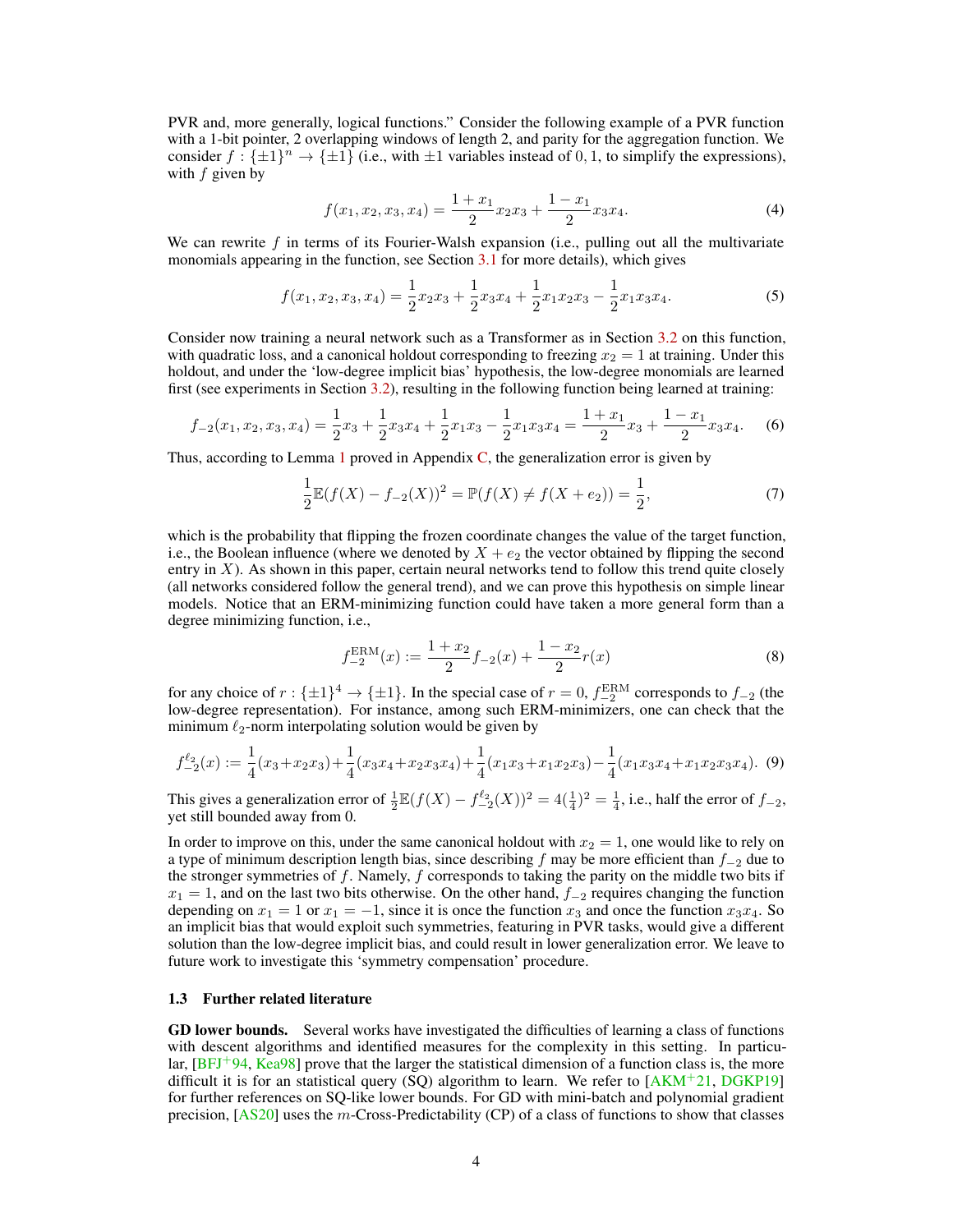<span id="page-4-0"></span>sufficiently small CP and large batch-size are not efficiently learnable. This is further generalized in  $[AKM+21]$  $[AKM+21]$  to a broader range of batch size and gradient precision. In  $[AGNZ18]$ , the noise-stability for deep neural networks is defined as the stability of each layer's computation to noise injected at lower layers, and is used to show correctness of a compression framework. However, no bounds on the generalization error of GD depending on the noise stability of the target function is derived in this work. The noise-stability, the statistical dimension and the cross-predictability are measures for some given function or function class. One can obtain measures that are defined for a dataset and a network architecture. For that purpose, [\[ACHM22\]](#page-11-5) introduced the "Initial Alignment" (INAL) between the target function and the neural network at initialization and proves that for fully connected networks with Gaussian i.i.d. initialization, if the INAL is negligible, then GD will not learn efficiently.

Implicit bias. The implicit bias of neural networks trained with gradient descent has been ex-tensively studied in recent years [\[NTS14,](#page-12-3) [NBMS17,](#page-12-4) [MGW](#page-12-5)+20, [JT19,](#page-11-6) [GLSS18a\]](#page-11-7). In particular,  $[SHN+17]$  $[SHN+17]$  proved that gradient descent on linearly-separable binary classification problems converges to the maximum  $\ell_2$ -margin direction. Several subsequent works studied the implicit bias in classification tasks on various networks architectures, e.g., homogeneous networks [\[LL19\]](#page-12-7), two layers networks in the mean field regime [\[CB20\]](#page-11-8), linear and ReLU fully connected networks [\[VSS21\]](#page-13-2), and convolutional linear networks [\[GLSS18b\]](#page-11-9). Among regression tasks, the problem of implicit bias has been analysed for matrix factorization tasks  $\left[\text{GWB}^+\right]$  17, [RC20,](#page-12-8) [ACHL19\]](#page-11-11), and also gradient flow on diagonal networks [\[PPVF21\]](#page-12-9). However, all these works consider functions with real inputs, instead of logical functions which are the focus of this work. On the other hand, as discussed in Section [1.2,](#page-2-2) the Boolean influence generalization characterization reflects the implicit bias of GD on neural networks to learn low-degree representations. Similar types of phenomena can implicitly be found in  $[XZX18, XZL^{+}19, RBA+19]$  $[XZX18, XZL^{+}19, RBA+19]$  $[XZX18, XZL^{+}19, RBA+19]$  $[XZX18, XZL^{+}19, RBA+19]$  $[XZX18, XZL^{+}19, RBA+19]$  $[XZX18, XZL^{+}19, RBA+19]$ , in particular as the "spectral bias" in the context of real valued functions decomposed in the classical Fourier basis (where the notion of lower degree is replaced by low frequencies). In  $[ABAB<sup>+</sup>21, ABAM22]$  $[ABAB<sup>+</sup>21, ABAM22]$  $[ABAB<sup>+</sup>21, ABAM22]$ , the case of Boolean functions is considered as in this paper, and it is established that for various 'regular' architectures (having some symmetry in their layers), gradient descent can learn target functions that satisfy a certain 'staircase' property. However, these papers do not investigate lower-bounds in terms of noise stability, neither distribution shift as in the canonical holdout.

**Distribution shift.** Many works were aimed at characterizing when a classifier trained on a training distribution (also called the "source" distribution) performs well on a different test domain (also called the "target" distribution)  $[QCSSL09]$ . On the theoretical side,  $[BDBC<sup>+</sup>10]$  $[BDBC<sup>+</sup>10]$  obtains a bound of the target error of a general empirical risk minimization algorithm in terms of the source error and the divergence between the source and target distribution, in a setting where the algorithm has access to a large dataset from the source distribution and few samples from the target distribution. We refer to [\[SQZY17\]](#page-12-12) for a further result in a similar setting. Instead, in this work we focus on gradient descent on neural networks in the setting where no data from the target distribution is accessible. On the empirical level, several benchmarks have been proposed to evaluate performance for a wide range of models and distribution shifts  $[WGS^+22, MTR+21, SKL^+21]$  $[WGS^+22, MTR+21, SKL^+21]$  $[WGS^+22, MTR+21, SKL^+21]$  $[WGS^+22, MTR+21, SKL^+21]$  $[WGS^+22, MTR+21, SKL^+21]$  $[WGS^+22, MTR+21, SKL^+21]$ . Despite this significant body of works on distribution shift, we did not find works that related the generalization error under holdout shift in terms of the Boolean influence.

# 2 Matched setting: a formal lower-bound on noise stability and generalization

Our first result provides a lower bound on the generalization error in the setting where the training and test distributions of the inputs are both uniform on the Boolean hypercube, i.e., the "matched setting". We directly relate the generalization error achieved by GD, or SGD with large batch-size, to the complexity of the task, providing theoretical support to the empirical claim made in [\[ZRKB21\]](#page-13-0). The latter work used the noise sensitivity whereas we use here the noise stability ( $\text{Stab}_{\delta}[f]$ ), as a dual measure of the target function complexity.

**Definition 3** (Noise stability). Let  $f : \{\pm 1\}^n \to \mathbb{R}$  and  $\delta \in [0, 1/2]$ . Let X be uniformly distributed *on the Boolean* n*-dimensional hypercube, and let* Y *be formed from* X *by flipping each bit independently with probability*  $\delta$ *. We define the*  $\delta$ -noise stability of f by  $\text{Stab}_{\delta}[f] := \mathbb{E}_{(X,Y)}[f(X) \cdot f(Y)]$ .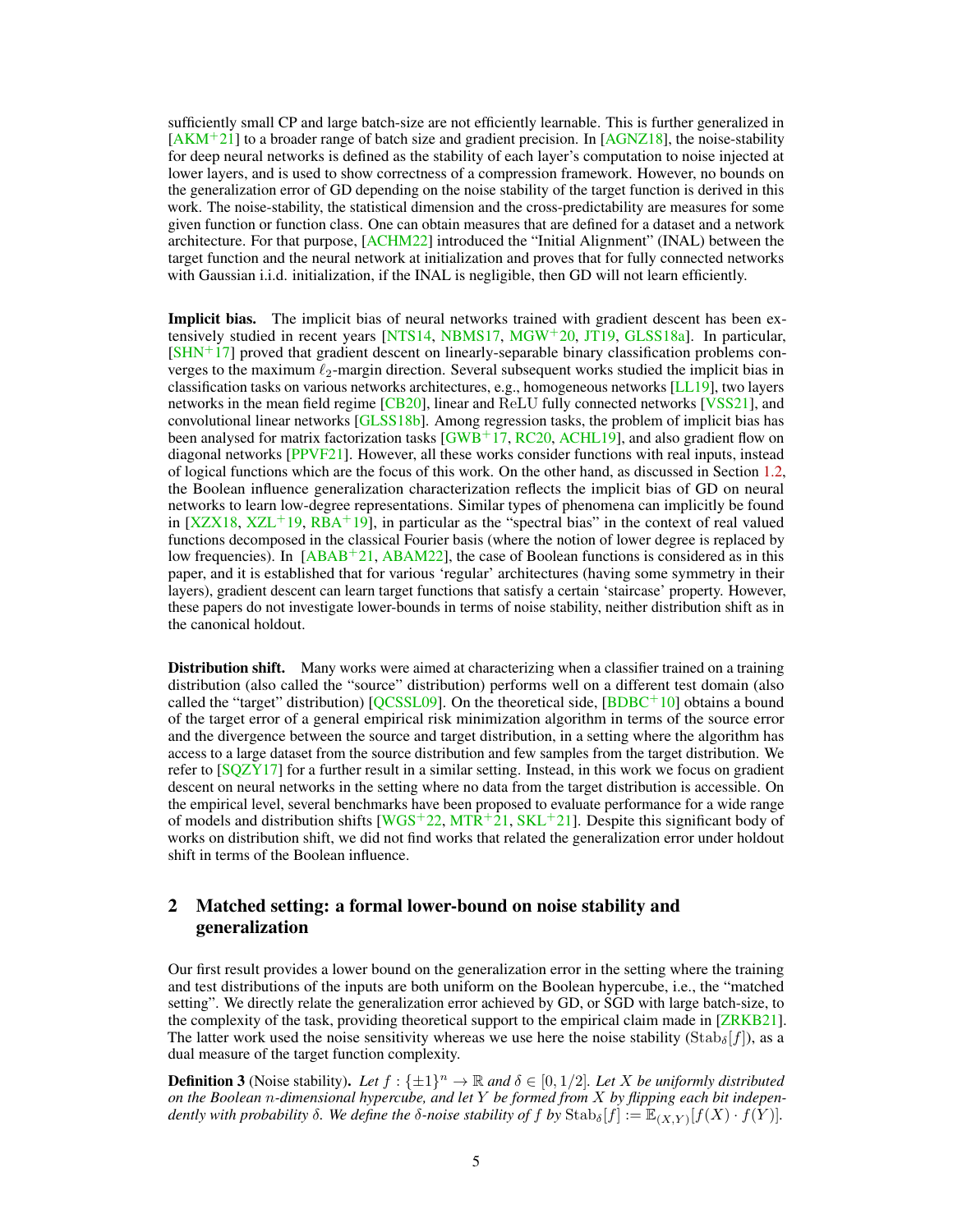<span id="page-5-6"></span>Intuitively,  $\text{Stab}_{\delta}[f]$  measures how stable the output of f is to a perturbation that flips each input bit with probability  $\delta$ , independently. The noise stability can be easily related to the noise sensitivity  $\text{NS}_{\delta}[f]^{5}$  $\text{NS}_{\delta}[f]^{5}$  $\text{NS}_{\delta}[f]^{5}$ , used in [\[ZRKB21\]](#page-13-0).

The generalization error depends as well on the complexity of the network, which is quantified in terms of the number of edges in the network, the number of time steps, and gradients precision in the gradient descent algorithm. We give one more definition before stating our result.

<span id="page-5-3"></span>**Definition 4** (N-Extension). For a function  $f : \mathbb{R}^n \to \mathbb{R}$  and for  $N > n$ , we define its N-extension  $\bar{f}: \mathbb{R}^N \to \mathbb{R}$  as  $\bar{f}(x_1, x_2, ..., x_n, x_{n+1}, ..., x_N) = f(x_1, x_2, ..., x_n).$ 

<span id="page-5-0"></span>Theorem 1. *Consider a neural network of size* E *with initialization that is target agnostic in the* sense that it is invariant under permutations of the input<sup>[6](#page-5-2)</sup>. Let  $f: \{\pm 1\}^n \to \{\pm 1\}$  be a balanced  $t$ arget function. Let  $\bar{f}$  be the  $2n$ -extension of  $f$  as defined in Definition [4.](#page-5-3) Let  $f_{\rm NN}^{(t)}$  be the output of *SGD with gradient precision* A *and batch-size* b *after* t *time steps. Then, for* δ *small enough*[7](#page-5-4) *, for* b *large enough*[8](#page-5-5) *, and for some constant* C*, the generalization error satisfies*

$$
\text{gen}\left(\bar{f}, f_{\text{NN}}^{(t)}\right) \ge 1/2 - C \cdot t \cdot \sqrt{E} \cdot \text{Stab}_{\delta}[f]^{1/4}.\tag{10}
$$

Theorem [1](#page-5-0) states a lower bound for learning in the extended input space. We use the input doubling to guarantee that the hypothesis class F resulting from the orbit of  $f,$  i.e.,  $orb(\bar{f}) = \{\bar{f} \circ \pi : \pi \in S_{2n}\},$ is not degenerate to a single function, as this could then be learned using a proper choice of the initialization (i.e., one can simply set the weights of the neural network at initialization to represent the unique function, if the network has enough expressivity). Instead, the input doubling prohibits such representation shortcut and ensures that the structural properties of the function is what creates the difficulty of learning, irrespective of the choice of the initialization. For instance, consider the full parity function on all of the input bits. The orbit of this function contains only that specific function, and one can learn that function by choosing a proper initialization on a neural net of depth 2. However, with an input doubling, this function becomes hard to learn *no matter what* the initialization is  $[Kea98, AS20]$  $[Kea98, AS20]$  $[Kea98, AS20]$ . One can remove this input doubling requirement by assuming that f is non-extremal (i.e., no terms of degree  $\theta(n)$  in the Fourier basis) and non-dense (i.e., poly $(n)$ -sized Fourier spectrum), see Appendix [B.](#page-16-0)

The proof of Theorem [1](#page-5-0) uses [\[AS20\]](#page-11-0) which obtains a lower-bound in terms of the cross-predictability (CP) (instead of the noise stability). The CP is a complexity measure of a *class* of functions, rather than a single function. For the orbit of  $\bar{f}$ , the CP is defined as

$$
\text{CP}(\text{orb}(\bar{f})) = \mathbb{E}_{\pi \sim_U S_{2n}}[\mathbb{E}_{X \sim_U \mathbb{F}_2^{2n}}[\bar{f}(X) \cdot \bar{f} \circ \pi(X)]^2].\tag{11}
$$

We give a more general definition of CP in [A](#page-14-0)ppendix  $A$  (we believe that the CP also extends to other invariances than permutations and non i.i.d. distributions).

Theorem [1](#page-5-0) states that if the target function is highly noise unstable, specifically if there exists  $\delta < 1/4$  such that  $\text{Stab}_{\delta}[f]$  decreases faster than any inverse polynomial in n, then GD will not learn the 2n-extension of  $\hat{f}$  (or  $f$  itself if it is non-extremal/dense) in polynomial time and with a polynomially sized neural network initialized at random. So in that sense, the noise-stability gives a proxy to generalization error, as observed in [\[ZRKB21\]](#page-13-0). More specifically, this result is about failure of the weakest form of learning no matter what the architecture is. One could also consider 'regular' architectures (such as with isotropic layers) and stronger learning requirements; for this it is known that the 'Fourier leap' from  $[ABAB<sup>+</sup>21]$  $[ABAB<sup>+</sup>21]$  is a relevant complexity measure, and we leave investigations of regular architectures to future work. More details of the proof of Theorem [1](#page-5-0) are in Appendix [A.](#page-14-0) In Appendix [D,](#page-20-0) we explain how the noise stability of PVR functions can be computed, and the implications to the result of Theorem [1.](#page-5-0)

<span id="page-5-1"></span><sup>&</sup>lt;sup>5</sup>Specifically, for binary-valued functions,  $NS_{\delta}[f] = \frac{1}{2} - \frac{1}{2} \text{Stab}_{\delta}[f]$ .

<span id="page-5-4"></span><span id="page-5-2"></span><sup>6</sup>One could consider other groups of invariances than the full permutation group; this is left for future work.

<sup>&</sup>lt;sup>7</sup>Generally, this holds for any  $\delta$  such that  $CP(\text{orb}(\bar{f})) \leq \text{Stab}_{\delta}[f]$ ; in particular, this holds for  $\delta < 1/4$ under input doubling or for some  $\delta > 0$  under non-extremal and non-dense assumptions.

<span id="page-5-5"></span><sup>&</sup>lt;sup>8</sup>This holds for  $b > 1/CP(\text{orb}(\bar{f}))$ .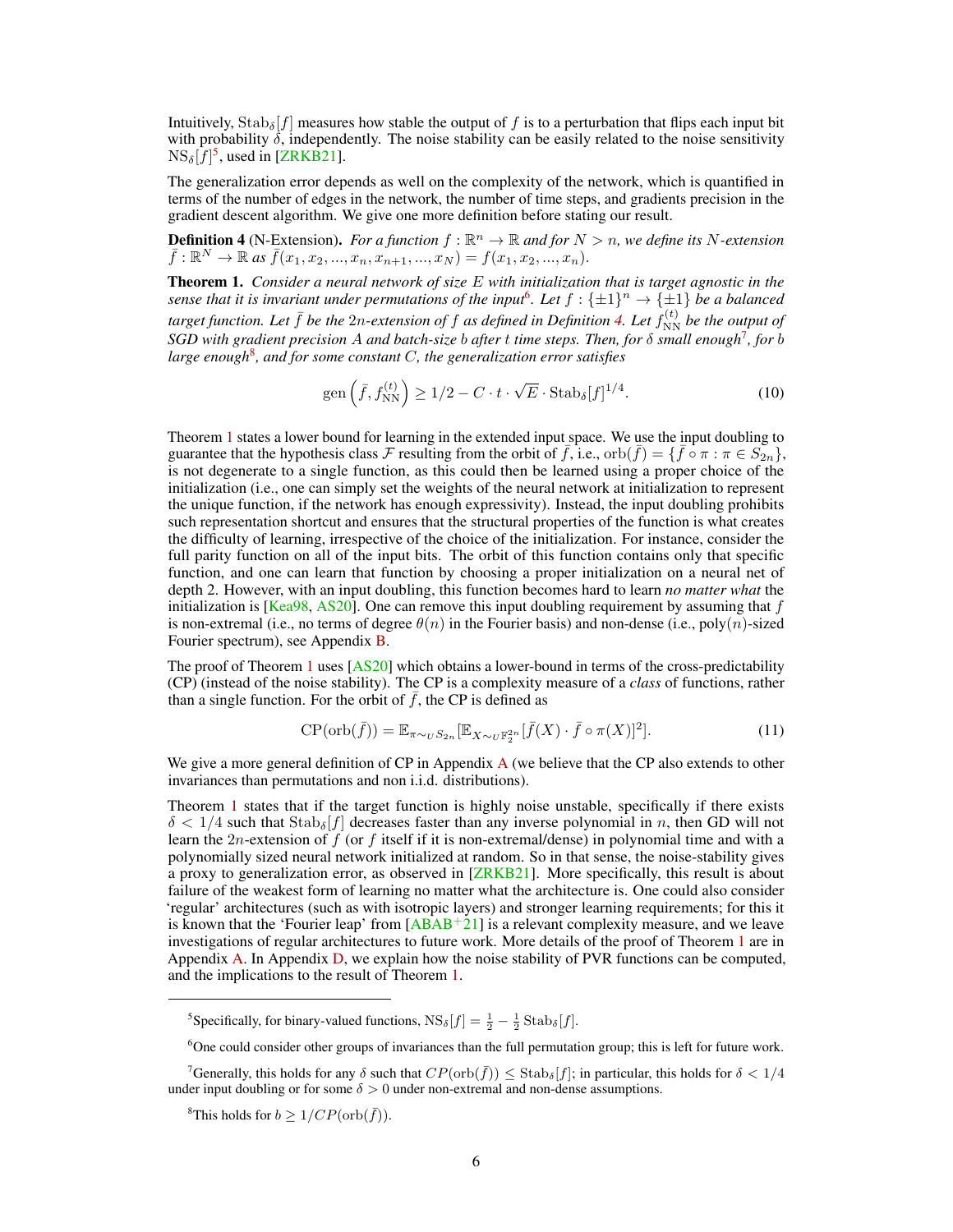# <span id="page-6-5"></span><span id="page-6-4"></span>3 Mismatched setting

In this section, we focus on the generalization error under the distribution shift setting, more specifically the canonical holdout setting defined in Definition [2.](#page-1-2) Namely, assume that at training component k is frozen to 1, and assume it to be released to Unif $\{\pm 1\}$  at testing. Our experiments show that in this setting, for some relevant architectures, the generalization error is close to the value of a standard measure in Boolean analysis, namely the Boolean influence of variable  $k$  on  $f$ .

## <span id="page-6-2"></span>3.1 Boolean influence and generalization

Let us recall some basic notions from Boolean analysis (we refer to [\[O'D14\]](#page-12-15) for details). Any Boolean function  $f : {\pm 1}^n \to \mathbb{R}$  can be written in terms of its Fourier-Walsh transform:  $f(x) = \sum_{T \subseteq [n]} \hat{f}(T) \chi_T(x)$ , where  $\chi_T(x) = \prod_{i \in T} x_i$  and  $\hat{f}(T) = 2^{-n} \sum_{x \in \{\pm 1\}^n} f(x) \chi_T(x)$ are respectively the basis elements and the coefficients of the Fourier-Walsh transform of  $f$ . The Boolean influence is then defined as follows.

**Definition 5** (Boolean influence [\[O'D14\]](#page-12-15)). Let  $f : \{\pm 1\}^n \to \mathbb{R}$  be a Boolean function and let  $\hat{f}$  be *its Fourier-Walsh transform. The Boolean influence of variable*  $k \in [n]$  *on*  $f$  *is defined by*  $\mathrm{Inf}_k(f) :=$  $\sum_{T \subseteq [n]: k \in T} \hat{f}(T)^2$ . In particular, if  $f : \{\pm 1\}^n \to \{\pm 1\}$ ,  $\text{Inf}_k(f) = \mathbb{P}(f(X) \neq f(X + e_k))$ , where  $X + e_k$  corresponds to the vector obtained by flipping the  $k$ -th component of  $X$ .

To explain the connection between generalization error and Boolean influence, we start with a simple lemma relating the Boolean influence to the  $\ell_2$ -distance between the true target function and the function obtained by freezing component  $k$  (which we call the "frozen function").

<span id="page-6-0"></span>**Lemma 1.** Let  $f: \{\pm 1\}^n \to \mathbb{R}$  be a Boolean function and let  $f_{-k}$  be defined as  $f_{-k}(x) := f(x_{-k})$ *where*  $x_{-k}(i) = 1$  *if*  $i = k$  *and*  $x_{-k}(i) = x(i)$  *otherwise. Then*,  $\frac{1}{2} \mathbb{E}_{X \sim_U \mathbb{F}_2^n} (f(X) - f_{-k}(X))^2 =$  $\mathrm{Inf}_k(f)$ .

The proof of Lemma [1](#page-6-0) can be found in Appendix [C.](#page-18-0) In Section [3.2,](#page-6-1) we present experiments that demonstrate the relation between the Boolean influence and the generalization error for different architectures. In Section [3.3,](#page-9-0) we focus on linear models, namely, linear regression model and linear neural networks.

## <span id="page-6-1"></span>3.2 Experiments

We consider three architectures for our experiments: multi-layer perceptron (MLP) with 4 hidden layers, the Transformer [ $VSP+17$ ], and MLP-Mixer [\[THK](#page-13-6)+21]. For each architecture, we train the model while freezing coordinate 1, then coordinate 2 and so on, until coordinate  $n$  and compare the generalization error with the Boolean influence of the corresponding coordinates of the target function. We train our models using  $\ell_2$  loss and mini-batch SGD with momentum or Adam [\[KB14\]](#page-12-1) as the optimizer. Moreover, we have repeated each experiment at least 20 times and averaged the results. More details on training procedure as well as further experiments are presented in Appendix [F.](#page-23-0)[9](#page-6-3)

Influence v.s. canonical holdout generalization. In this section, we consider Boolean PVR functions (as in Def. [1\)](#page-1-3) with 3 and 4 pointer bits to be learned by the neural networks. First we consider a PVR function with truncated windows. We set window size to 3 and use majority-vote (defined as  $g(x_1, \ldots, x_r) = \text{sign}(x_1 + \cdots + x_r)$ , outputting −1, 0, or 1) as the aggregation function on the windows. For this task, we train the models using mini-batch SGD with batch size of 64. Also we repeat each experiment 40 times. The generalization error of the models on this PVR function and its comparison with the Boolean influence are presented in Figure [2.](#page-7-0) The x-axis corresponds to the index of the frozen coordinate, that is from 4 to 11 (we do not freeze the pointer bits). On the y-axis, for each frozen coordinate we report the generalization error obtained in the corresponding holdout setting for MLP, the Transformer, and MLP-Mixer, together with the value of the Boolean influence of the frozen coordinate on the target function. It can be seen that the generalization error of MLP and the Transformer can be well approximated by the Boolean influence. Whereas, the generalization error of MLP-Mixer follows the trend of the Boolean influence with an offset. We emphasize that in

<span id="page-6-3"></span><sup>9</sup>Code: <https://github.com/aryol/BooleanPVR>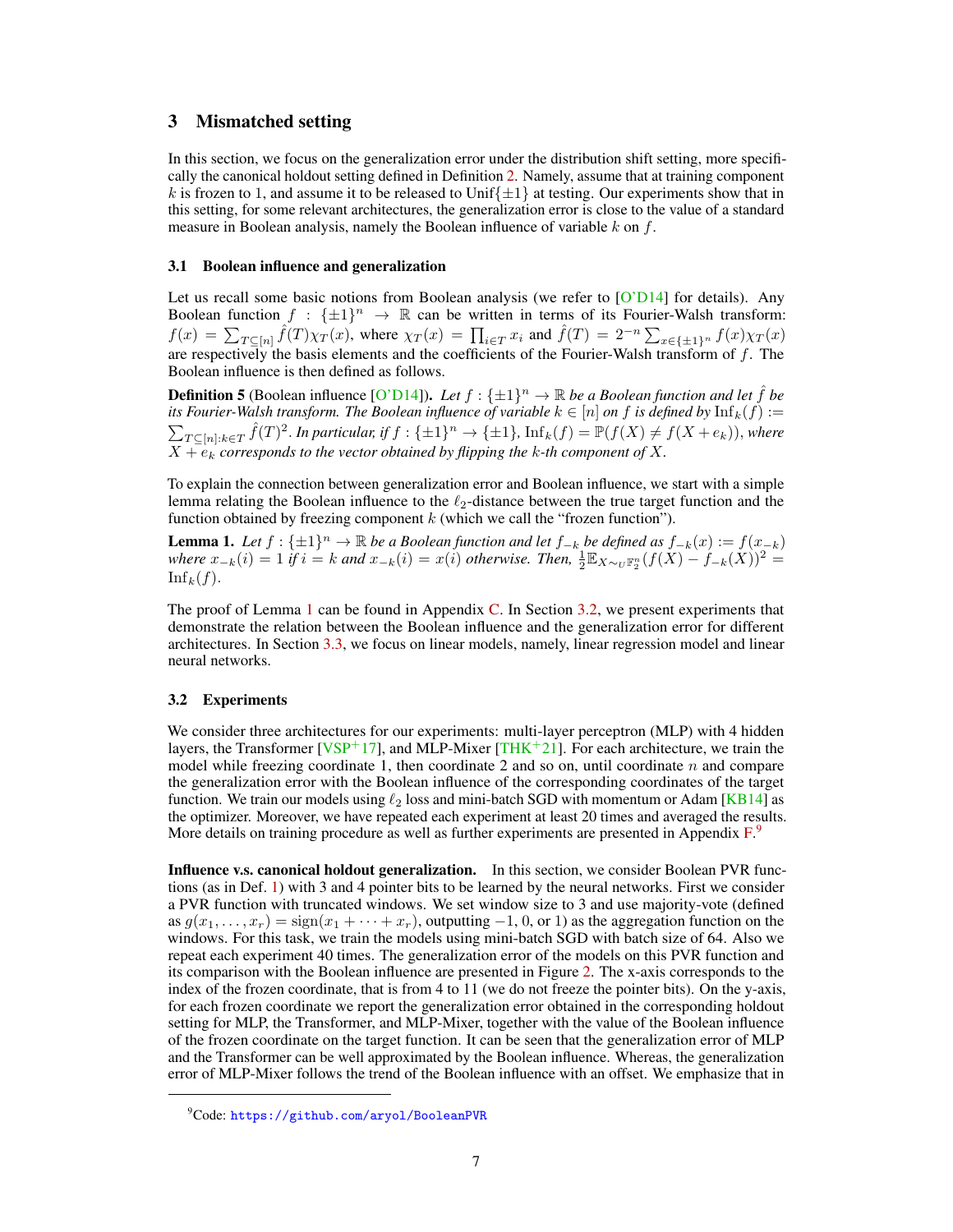<span id="page-7-0"></span>

Figure 2: Comparison between the generalization loss in the canonical distribution shift setting and the Boolean influence for a PVR function with 3 pointer bits, window size 3, and majority-vote aggregation function.

<span id="page-7-1"></span>

| <b>PVR</b> task |             |                      | Generalization error |                    |                   |
|-----------------|-------------|----------------------|----------------------|--------------------|-------------------|
| Aggregation     | Window size | Boolean<br>influence | MLP                  | <b>Transformer</b> | MLP-Mixer         |
| Min             | 2           | 0.0625               | $0.062 \pm 0.004$    | $0.068 \pm 0.006$  | $0.118 \pm 0.016$ |
| Parity          | 3           | 0.1875               | $0.206 \pm 0.004$    | $0.198 \pm 0.015$  | $0.329 \pm 0.017$ |
| Majority        | 3           | 0.09375              | $0.099 \pm 0.004$    | $0.095 \pm 0.001$  | $0.194 \pm 0.022$ |
| Majority        | 4           | 0.046875             | $0.051 \pm 0.004$    | $0.049 \pm 0.002$  | $0.094 \pm 0.019$ |

Table 1: Generalization error for PVR tasks with 4 pointer bits

Figure [2,](#page-7-0) the value of the Boolean influence (and gen. error) in the PVR task varies across different indices due to boundary effects and the use of truncated windows (see Def. [1\)](#page-1-3).

Now we consider cyclic version of PVR functions (i.e.,  $x_{n+1} = x_{p+1}$ ), and due to the symmetry, we only freeze one dimension of the input. Also, we use Adam to optimize the models (instead of SGD) due to faster convergence. First, we consider PVR tasks with 3 pointer bits (11 bits in total) and varying window sizes. We use majority-vote and parity as the aggregation functions (see Appendix [E](#page-22-0) for computation of the Boolean influence for such functions). In Figure [3,](#page-8-0) the window size of the PVR task is varied in the x-axis and the averaged generalization error over 40 experiments is shown. Figure [3](#page-8-0) (top) corresponds to the case where majority-vote is used as the aggregation function whereas Figure [3](#page-8-0) (bottom) shows the results when parity is the aggregation function. It can be seen that in this setting, the generalization error of all models follow the Boolean influence closely. Note that learning parity function becomes increasingly difficult as the window size is increased. Even for  $w = 4$ , the MLP and MLP-Mixer models are not able to learn the frozen function completely and their in-distribution generalization loss is between 0.05 and 0.10.

Furthermore, we experiment on PVR tasks of larger scales. To this end, we consider PVR tasks with 4 pointer bits (20 bits in total) and different window sizes and aggregation functions. For these experiments, we use Adam optimizer with batch-size of 1024. We repeat each experiment 20 times. The generalization error and Boolean influence for these functions are given in Table [1.](#page-7-1) It can be observed that for these experiments, the generalization errors of MLP and Transformer are well approximated by the Boolean influence; while MLP-Mixer has higher generalization error. The results of Figure [3](#page-8-0) and Table [1](#page-7-1) indicate that the implicit bias towards low-degree monomials also exists when Adam is used as the optimizer and therefore is not limited to SGD. For experiments on non-PVR functions refer to Appendix [F.](#page-23-0)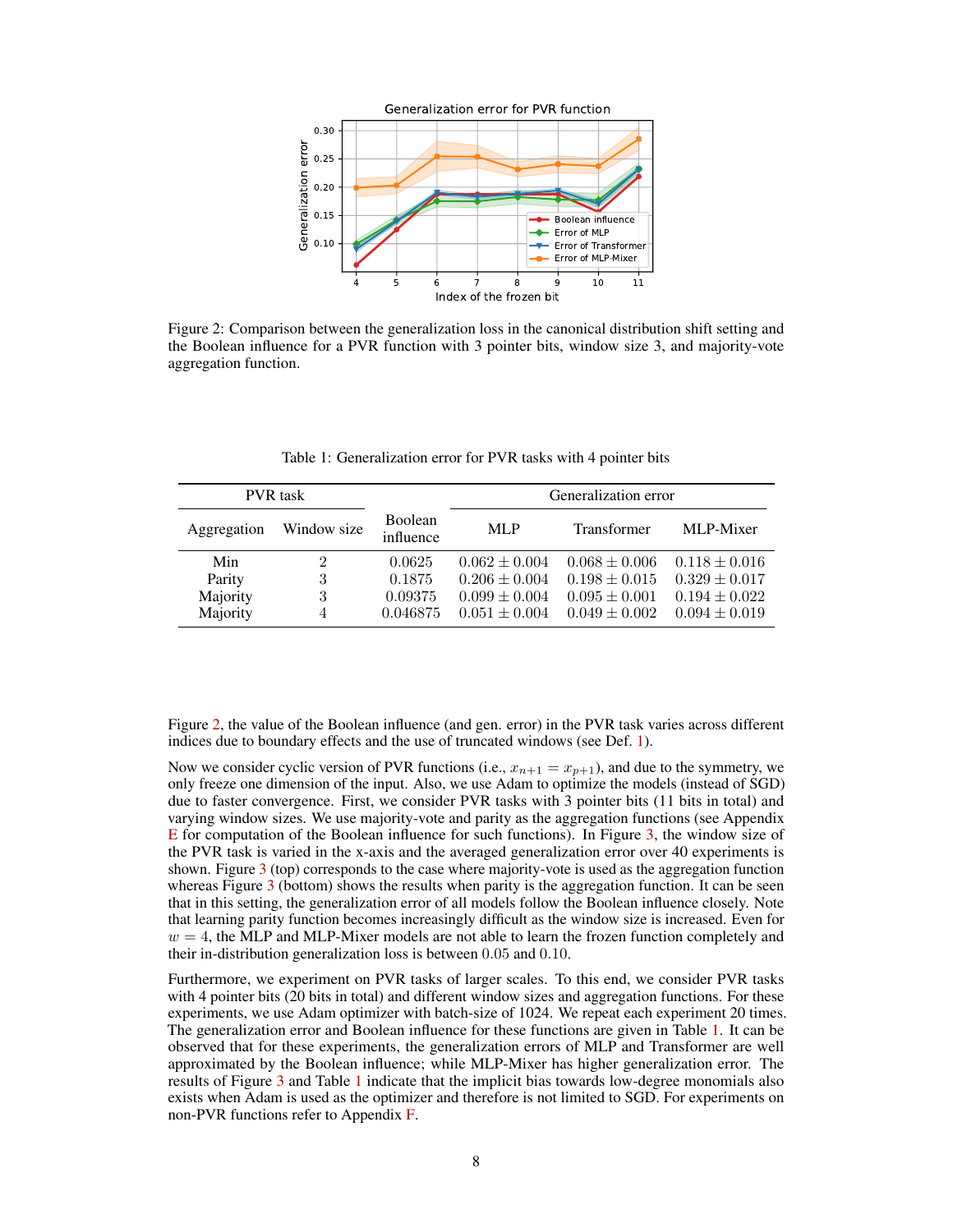<span id="page-8-0"></span>

Figure 3: PVR tasks with 3 pointer bits and varying window sizes where the aggregation function is majority-vote (top) and parity (bottom). X-axis represents the window size of the PVR task, and y-axis shows the value of the generalization error and the Boolean influence.

Implicit bias towards low-degree representation. Consider the problem of learning a function f in the canonical holdout setting freezing  $x_k = 1$ . Denote the Fourier coefficients of the frozen function  $f_{-k}$  (as defined in Lemma [1\)](#page-6-0), by  $\hat{f}_{-k}(S)$ , for all  $S \subseteq [n] := \{1, ..., n\}$  (recall,  $\hat{f}_{-k}(S) =$  $\mathbb{E}_X[f_{-k}(X)\chi_S(X)]$ ). For S such that  $k \notin S$ , the neural network can learn coefficient  $\hat{f}_{-k}(S)$ using either  $\chi_S(x)$  or  $x_k \cdot \chi_S(x) = \chi_{S \cup \{k\}}(x)$  (since these are indistinguishable at training). The low-degree implicit bias states that neural networks have a preference for the lower degree monomial, i.e.,  $\chi_S$ . According to Lemma [1,](#page-6-0) the generalization error will be close to the Boolean influence if  $\chi_S$  is learned faster than  $\chi_{S\cup\{k\}}$  and thus the term  $f_{-k}(S)\chi_S(x)$  in the Fourier expansion of  $f_{-k}$ , is mostly learned by the lower degree monomial. Figure [4](#page-9-1) shows this bias empirically for the first PVR example (3 pointer bits, window size of 3 (possibly truncated) and majority-vote aggregation) and for frozen coordinate  $k = 6$ . Figure [4](#page-9-1) (left) shows that the MLP model has a strong preference for low-degree monomials. Similarly, Figure [4](#page-9-1) (bottom) shows that the Transformer also captures the monomials in the original function using monomials that exclude the frozen index. Therefore the generalization error of the MLP and Transformer is very close to the Boolean influence as seen in Figure [2.](#page-7-0) Whereas, Figure [4](#page-9-1) (right) shows that the MLP-Mixer model has a weaker preference for lower degree monomials and hence, its generalization error follows the trend of Boolean influence with an offset, which is also presented in Figure [2.](#page-7-0) We refer to Appendix [F](#page-23-0) for additional experiments.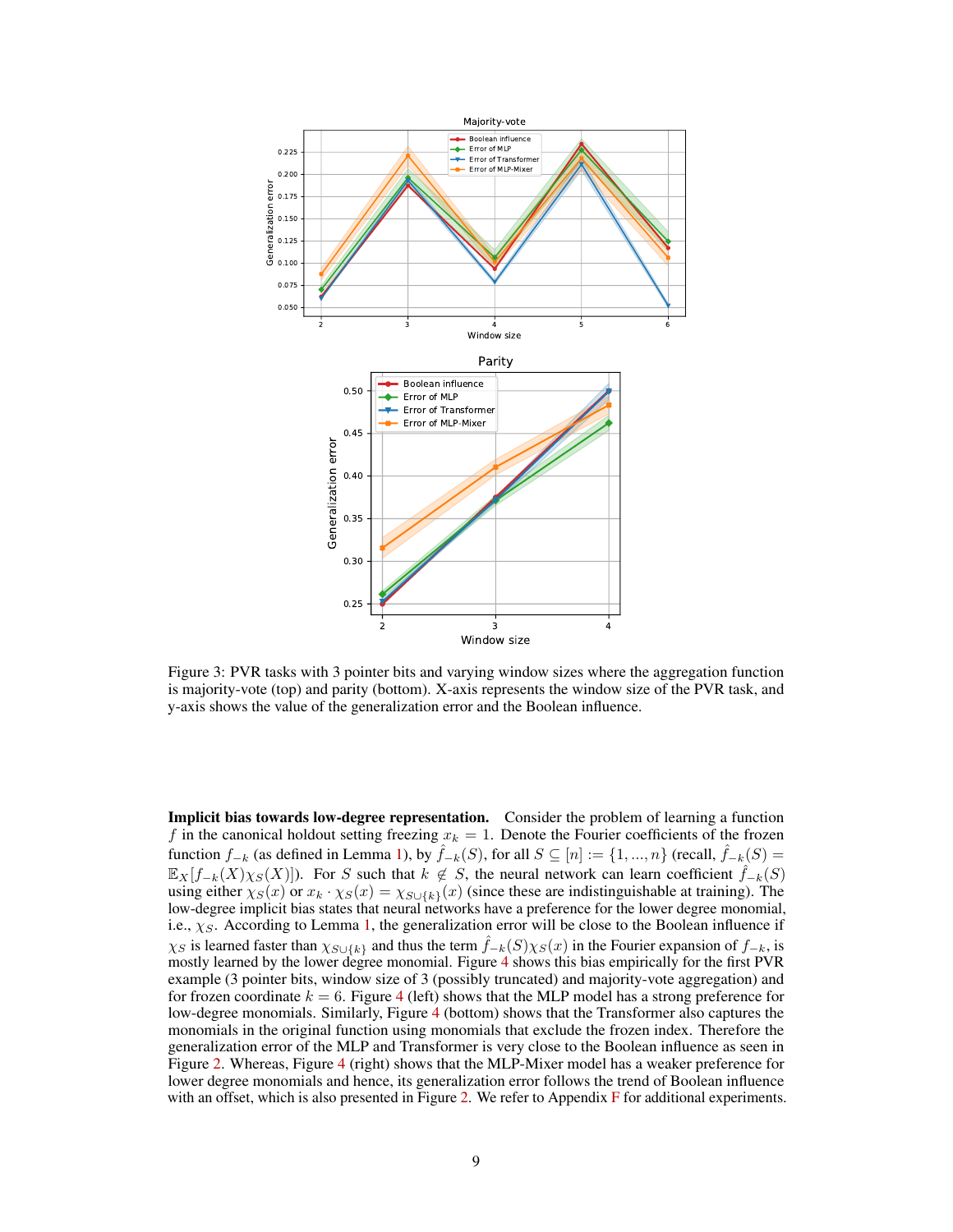<span id="page-9-1"></span>

Figure 4: The coefficients of a selected group of monomials learned by the MLP (left), MLP-Mixer (right) and Transformer (bottom) when learning the aforementioned PVR function, with  $x_6 = 1$  frozen during the training. The coefficient of these monomials in the original function are  $\hat{f}(\{6\}) = 0.1875$ ,  $\hat{f}(\{3,6,7,8\}) = 0.0625, \, \hat{f}(\{6,7,8\}) = -0.0625, \, \text{and} \, \hat{f}(\{1,6\}) = -0.1875.$  One can observe that the monomials of lowest degree are indeed picked up first during the training of the MLP and Transformer, which explains the tight approximation of the Boolean influence for the generalization error in this cases, while the MLP-Mixer also picks up some contribution from the higher degree monomials.

#### <span id="page-9-0"></span>3.3 Linear Models

In this section, we will focus on linear functions and linear models. First, we state a theorem for linear regression models. Furthermore, we show experiments on the generalization error of linear neural networks and its relation with the depth and initialization of the model. We start with a formal result.

<span id="page-9-2"></span>**Theorem 2.** Let  $f: \{\pm 1\}^n \to \mathbb{R}$  be a linear function, i.e.,  $f(x_1, \dots, x_n) = \hat{f}(\emptyset) + \sum_{i=1}^n \hat{f}(\{i\})x_i$ . *Consider the canonical holdout where the* k*-th component is frozen at training for a linear regression model where weights and biases are initialized independently with the same mean and variance*  $\sigma^2$ . Also assume the frozen function is unbiased, i.e.,  $\mathbb{E}_{X_{-k}}[f(X)] = 0$ . In this case, the expected *generalization error (over different initializations) of the function learned by GD after* t *time steps is* given by  $\mathbb{E}_{\Theta^0}[\text{gen}(f, \tilde{f}_{-k}^{(t)}$  $\begin{bmatrix} \n\sigma(t) \ -k \n\end{bmatrix}$  =  $\text{Inf}_k(f) + o_{\sigma^2}(1) + O(e^{-ct})$ , *where c* is a constant dependent on the *learning rate. Moreover, if the frozen function is biased, the expected generalization error is equal to*  $\mathbb{E}_{\Theta^0}[\text{gen}(f,\tilde{f}_{-k}^{(t)}% )]\mathbb{E}_{\Theta^0}[\text{gen}(f,\tilde{f}_{-k}^{(t)}% )]$  $\binom{f(t)}{-k}$ ] =  $\frac{(\hat{f}(\emptyset) - \hat{f}(\{k\}))^2}{4} + o_{\sigma^2}(1) + O(e^{-ct}).$ 

*Remark* 2 (Kernel regression)*.* Our result would still hold if, instead of linear regression, we performed kernel regression with a kernel  $K$  that is invertible under the training distribution, i.e. such that  $\mathbb{E}_{X,X'\sim\mathcal{U}_{-k}}[K(X,X')]$  is invertible. Furthermore, one could try to remove the invertibility assumption by adding a regularization term.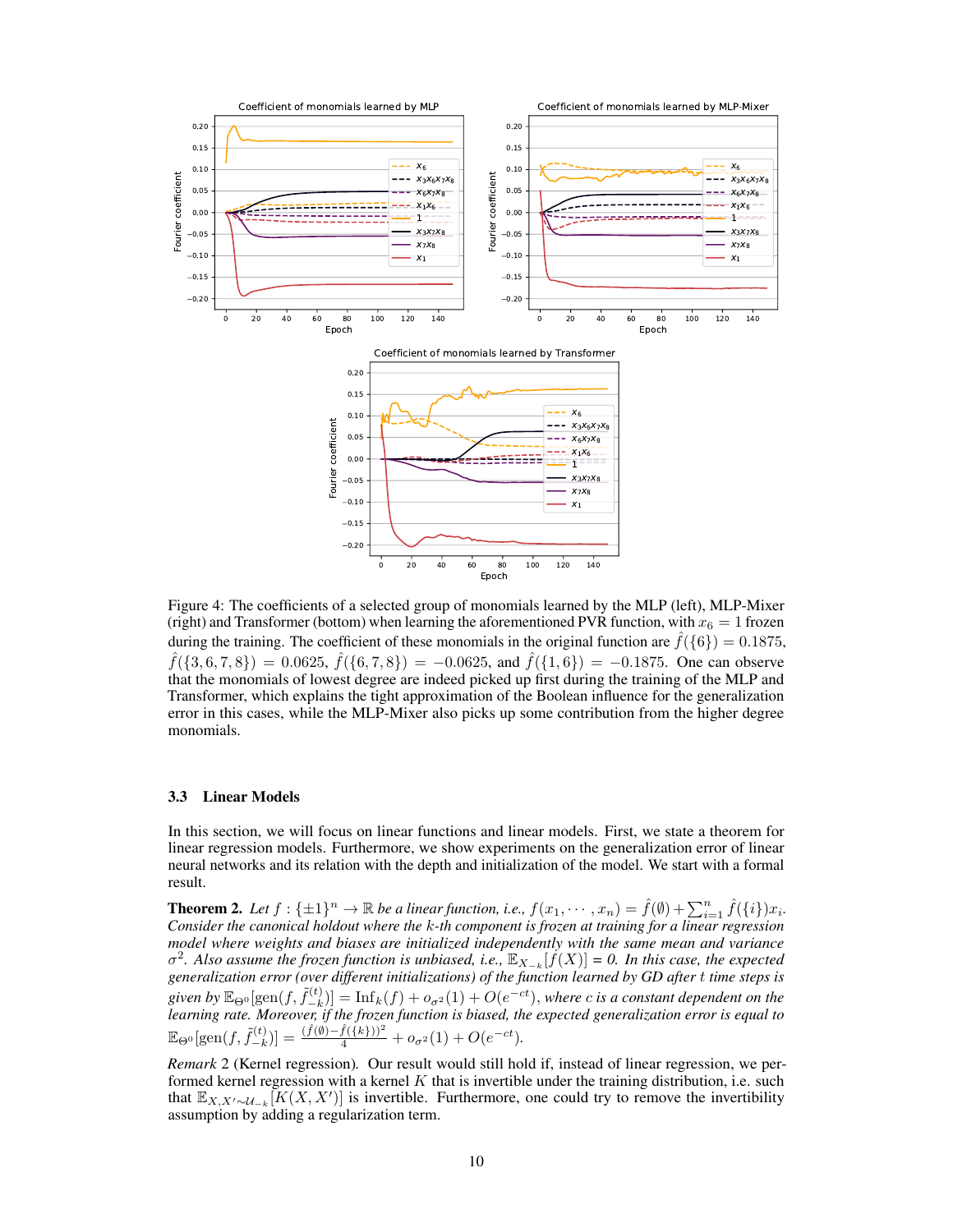<span id="page-10-1"></span>*Remark* 3 (Staircase learning)*.* An attempt to extend the above result to non-linear function consists of considering staircase functions  $[ABAB<sup>+</sup>21, ABAM22]$  $[ABAB<sup>+</sup>21, ABAM22]$  $[ABAB<sup>+</sup>21, ABAM22]$ , and extending  $[ABAM22]$  to a setting with bias in order to show that SGD learns the lowest-degree representation under proper mean-field initialization of depth-2 neural networks.

The proof of Theorem [2](#page-9-2) is presented in Appendix [C.](#page-18-0) In the rest of this section, we empirically show that the condition of zero bias stated in Theorem [2](#page-9-2) is no longer necessary if linear neural networks of large enough depth or small enough initialization are used. In fact, the generalization error of linear neural networks makes a transition from the value proved in Theorem [2](#page-9-2) to the Boolean influence as deeper models or smaller scales of initialization are used. We take  $f(x_1, x_2, \ldots, x_{11}) =$  $1 + 2x_1 - 3x_2 + 4x_3 - \cdots - 11x_{10} + 12x_{11}$  as the target function. We consider linear neural networks with hidden layers of size 256 and we train using mini-batch SGD. Figure [5](#page-10-0) (left) shows the effect of depth: we initialize weights and biases independently using the uniform distribution  $\mathcal{U}(-\frac{1}{\sqrt{N}})$  $\frac{1}{N_{in}}, \frac{1}{\sqrt{N}}$  $\frac{1}{N_{in}}$ ) where  $N_{in}$  is the input dimension of the respective layer. We plot the generalization error in the holdout setting with respect to the corresponding frozen coordinate at training, together with the value of the Boolean influence of each coordinate. We observe that with the increase of depth, the generalization error tends to the Boolean influence. Figure [5](#page-10-0) (right) shows the role of initialization: we take a linear neural network with 3 layers and we initialize weights and biases using the uniform distribution  $\mathcal{U}(-N_{in}^{-\alpha}, N_{in}^{-\alpha})$  with  $\alpha$  taking value in  $\{0.5, 1, 1.5, 2, 2.5\}$ . It can be seen that as the initialization scale decreases, the generalization error tends to the Boolean influence.

<span id="page-10-0"></span>

Figure 5: Effect of depth (left) and initialization scale (right) on the out-of-distribution generalization error of linear neural networks. Generalization error tends to the Boolean influence as depth increases (left) or as the initialization scale decreases (right).

# 4 Conclusion

This paper first establishes a formal result that supports a conjecture made in [\[ZRKB21\]](#page-13-0), relating the noise sensitivity of a target function to the generalization error. This gives a first connection between a central measure in Boolean analysis, the noise-sensitivity, and the generalization error when learning Boolean functions with GD. The paper then investigates the generalization error under the canonical holdout. The 'low-degree implicit bias hypothesis' is put forward and supported both experimentally and theoretically for certain architectures. This gives a new insight on the implicit bias of GD when training neural networks, that is specific to Boolean functions such as the Boolean PVR, and that relates to the fact that certain networks tend to greedily learn monomials by incrementing their degree. In particular, this allows to characterize the generalization error in terms of the Boolean influence, a second central notion in Boolean Fourier analysis. Boolean measures thus seem to have a role to play in understanding generalization when learning of 'reasoning' or 'logical' functions. There are now many directions to pursue such as: (1) extending the realm of architectures/models for which we can prove formally the Boolean influence tightness, (2) considering more general holdout or distribution shift models, (3) considering bits/digits that are given by MNIST images, (4) better understanding when the low-degree implicit bias is taking place or not, within and beyond PVR, since the Boolean influence is not always tight in our experiments (e.g., MLP-Mixers seem to have a worse performance than the Boolean influence on PVR; see also Appendix [F](#page-23-0) for other functions), (5) investigating how to 'revert' the implicit bias towards low-degree when it is taking place, to compensate for the unseen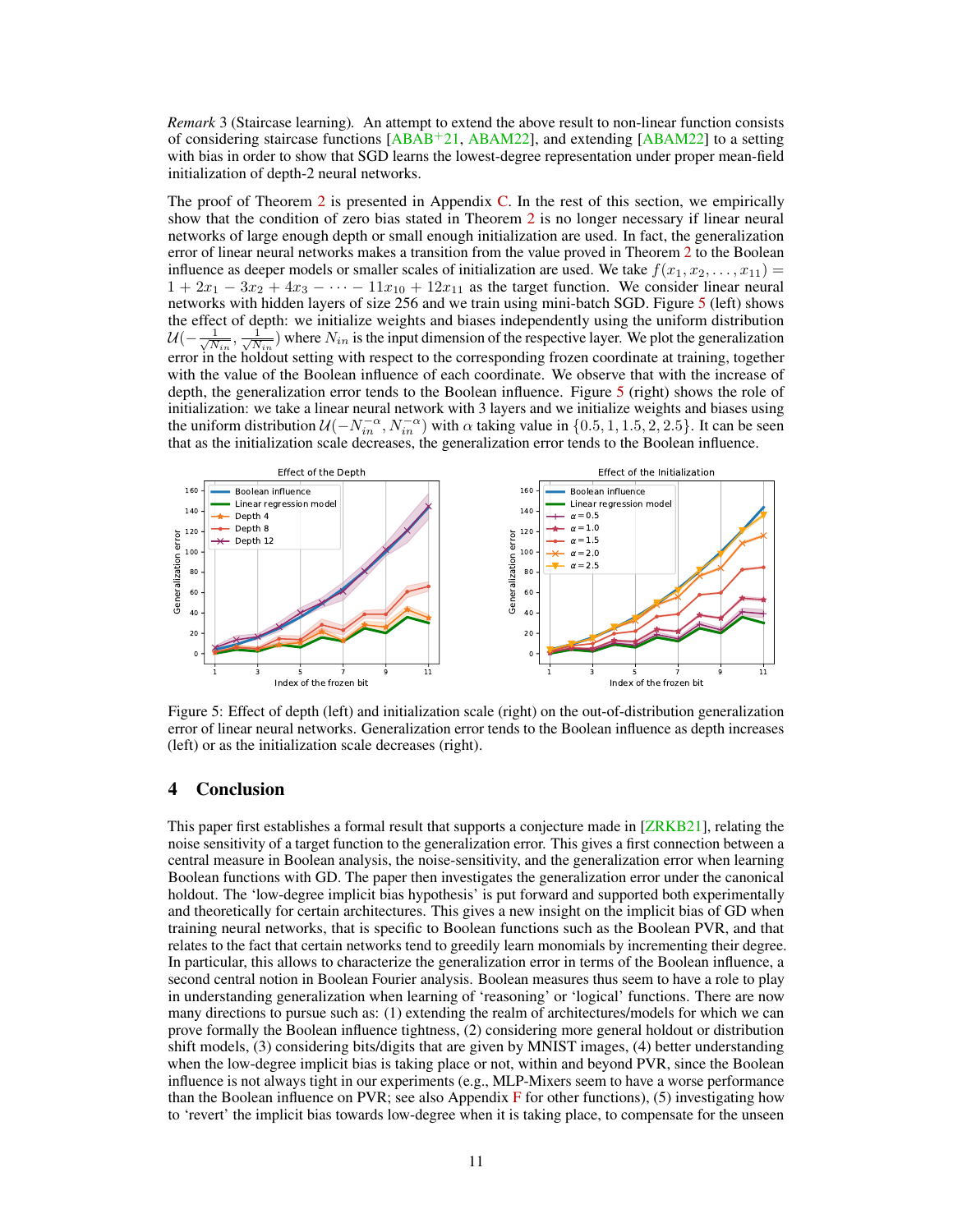data; this will require justifying and engineering why certain symmetries are favorable in the learned function.

# References

- <span id="page-11-12"></span>[ABAB+21] Emmanuel Abbe, Enric Boix-Adsera, Matthew Brennan, Guy Bresler, and Dheeraj Nagaraj. The staircase property: How hierarchical structure can guide deep learning, NeurIPS, 2021. [5,](#page-4-0) [6,](#page-5-6) [11,](#page-10-1) [25](#page-24-0)
- <span id="page-11-13"></span>[ABAM22] Emmanuel Abbe, Enric Boix-Adsera, and Theodor Misiakiewicz. The merged-staircase property: a necessary and nearly sufficient condition for sgd learning of sparse functions on two-layer neural networks, 2022. [5,](#page-4-0) [11,](#page-10-1) [25](#page-24-0)
- <span id="page-11-11"></span>[ACHL19] Sanjeev Arora, Nadav Cohen, Wei Hu, and Yuping Luo. Implicit regularization in deep matrix factorization, 2019. [5](#page-4-0)
- <span id="page-11-5"></span>[ACHM22] Emmanuel Abbe, Elisabetta Cornacchia, Jan Hazła, and Christopher Marquis. An initial alignment between neural network and target is needed for gradient descent to learn, 2022. [5,](#page-4-0) [22](#page-21-0)
- <span id="page-11-4"></span>[AGNZ18] Sanjeev Arora, Rong Ge, Behnam Neyshabur, and Yi Zhang. Stronger generalization bounds for deep nets via a compression approach, 2018. [5](#page-4-0)
- <span id="page-11-1"></span><span id="page-11-0"></span>[AKM<sup>+</sup>21] Emmanuel Abbe, Pritish Kamath, Eran Malach, Colin Sandon, and Nathan Srebro. On the power of differentiable learning versus PAC and SQ learning. In *Advances in Neural Information Processing Systems*, volume 34, 2021. [3,](#page-2-3) [4,](#page-3-0) [5,](#page-4-0) [16](#page-15-0)
	- [AS20] Emmanuel Abbe and Colin Sandon. On the universality of deep learning. In H. Larochelle, M. Ranzato, R. Hadsell, M. F. Balcan, and H. Lin, editors, *Advances in Neural Information Processing Systems*, volume 33, pages 20061–20072. Curran Associates, Inc., 2020. [3,](#page-2-3) [4,](#page-3-0) [6,](#page-5-6) [15,](#page-14-1) [16,](#page-15-0) [17](#page-16-1)
- <span id="page-11-14"></span><span id="page-11-2"></span>[BDBC<sup>+</sup>10] Shai Ben-David, John Blitzer, Koby Crammer, Alex Kulesza, Fernando Pereira, and Jennifer Vaughan. A theory of learning from different domains. *Machine Learning*, 79:151–175, 2010. [5](#page-4-0)
	- [BFJ<sup>+</sup>94] Avrim Blum, Merrick Furst, Jeffrey Jackson, Michael Kearns, Yishay Mansour, and Steven Rudich. Weakly learning DNF and characterizing statistical query learning using Fourier analysis. In *Symposium on Theory of Computing (STOC)*, pages 253–262, 1994. [4](#page-3-0)
	- [CB20] Lenaic Chizat and Francis Bach. Implicit bias of gradient descent for wide two-layer neural networks trained with the logistic loss. 2020. [5](#page-4-0)
- <span id="page-11-15"></span><span id="page-11-8"></span>[DBK<sup>+</sup>20] Alexey Dosovitskiy, Lucas Beyer, Alexander Kolesnikov, Dirk Weissenborn, Xiaohua Zhai, Thomas Unterthiner, Mostafa Dehghani, Matthias Minderer, Georg Heigold, Sylvain Gelly, et al. An image is worth 16x16 words: Transformers for image recognition at scale. *arXiv preprint arXiv:2010.11929*, 2020. [24](#page-23-1)
- <span id="page-11-3"></span>[DGKP19] Abhimanyu Das, Sreenivas Gollapudi, Ravi Kumar, and Rina Panigrahy. On the learnability of deep random networks, 2019. [4](#page-3-0)
- <span id="page-11-7"></span>[GLSS18a] Suriya Gunasekar, Jason Lee, Daniel Soudry, and Nathan Srebro. Characterizing implicit bias in terms of optimization geometry, 2018. [5](#page-4-0)
- <span id="page-11-9"></span>[GLSS18b] Suriya Gunasekar, Jason Lee, Daniel Soudry, and Nathan Srebro. Implicit bias of gradient descent on linear convolutional networks, 2018. [5](#page-4-0)
- <span id="page-11-10"></span><span id="page-11-6"></span>[GWB<sup>+</sup>17] Suriya Gunasekar, Blake Woodworth, Srinadh Bhojanapalli, Behnam Neyshabur, and Nathan Srebro. Implicit regularization in matrix factorization, 2017. [5](#page-4-0)
	- [JT19] Ziwei Ji and Matus Telgarsky. Characterizing the implicit bias via a primal-dual analysis, 2019. [5](#page-4-0)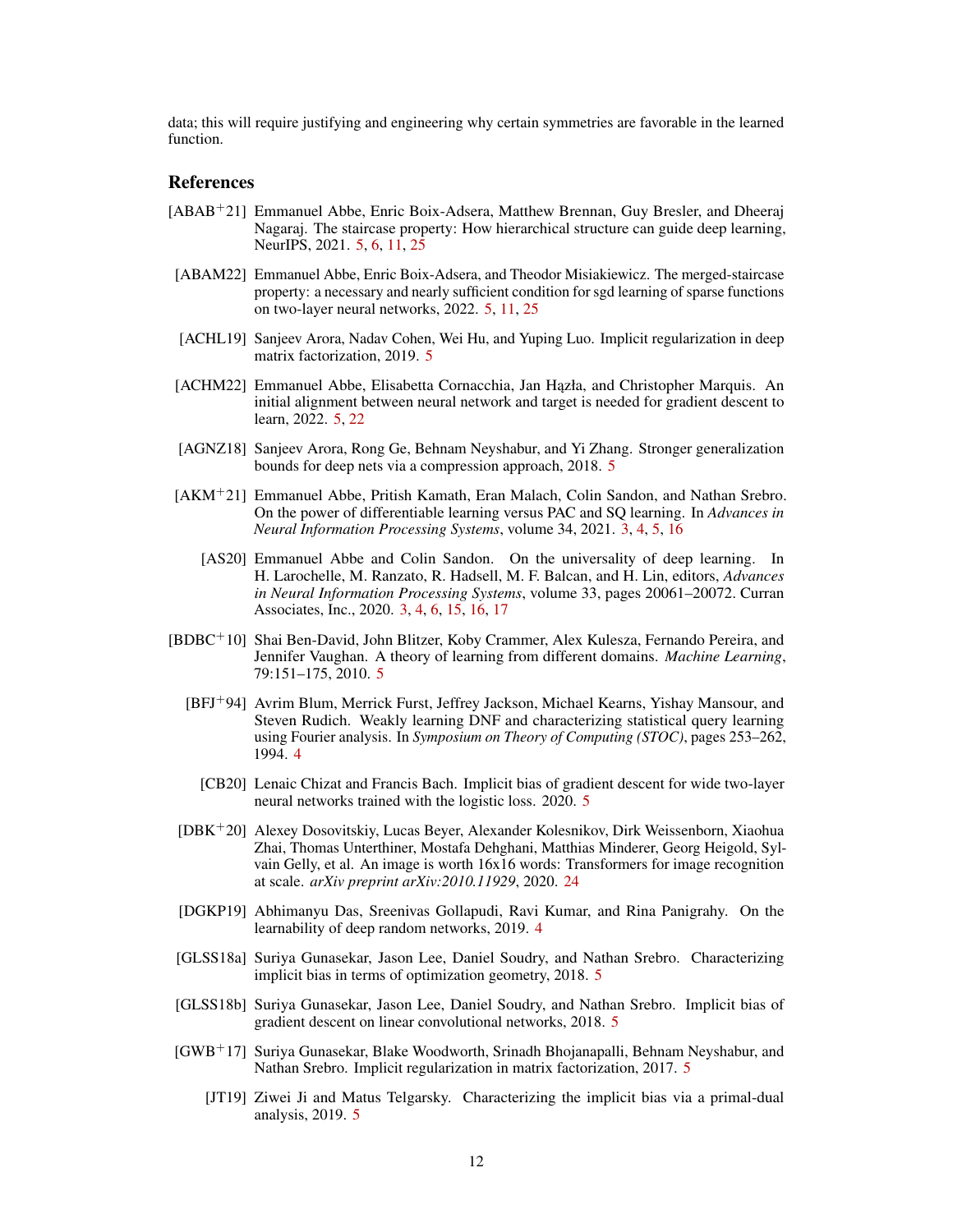- <span id="page-12-1"></span>[KB14] Diederik P Kingma and Jimmy Ba. Adam: A method for stochastic optimization. *arXiv preprint arXiv:1412.6980*, 2014. [3,](#page-2-3) [7,](#page-6-4) [24](#page-23-1)
- <span id="page-12-2"></span>[Kea98] Michael Kearns. Efficient noise-tolerant learning from statistical queries. *Journal of the ACM*, 45(6):983–1006, 1998. [4,](#page-3-0) [6](#page-5-6)
- <span id="page-12-0"></span>[LCB10] Yann LeCun, Corinna Cortes, and CJ Burges. Mnist handwritten digit database. *ATT Labs [Online]. Available: http://yann.lecun.com/exdb/mnist*, 2, 2010. [1](#page-0-0)
- <span id="page-12-7"></span>[LL19] Kaifeng Lyu and Jian Li. Gradient descent maximizes the margin of homogeneous neural networks, 2019. [5](#page-4-0)
- <span id="page-12-5"></span>[MGW+20] Edward Moroshko, Suriya Gunasekar, Blake Woodworth, Jason D. Lee, Nathan Srebro, and Daniel Soudry. Implicit bias in deep linear classification: Initialization scale vs training accuracy, 2020. [5](#page-4-0)
- <span id="page-12-13"></span>[MTR+21] John Miller, Rohan Taori, Aditi Raghunathan, Shiori Sagawa, Pang Wei Koh, Vaishaal Shankar, Percy Liang, Yair Carmon, and Ludwig Schmidt. Accuracy on the line: On the strong correlation between out-of-distribution and in-distribution generalization, 2021. [5](#page-4-0)
- <span id="page-12-4"></span>[NBMS17] Behnam Neyshabur, Srinadh Bhojanapalli, David McAllester, and Nathan Srebro. Exploring generalization in deep learning, 2017. [5](#page-4-0)
- <span id="page-12-3"></span>[NTS14] Behnam Neyshabur, Ryota Tomioka, and Nathan Srebro. In search of the real inductive bias: On the role of implicit regularization in deep learning, 2014. [5](#page-4-0)
- <span id="page-12-15"></span>[O'D14] Ryan O'Donnell. *Analysis of Boolean Functions*. Cambridge University Press, 2014. [7,](#page-6-4) [16,](#page-15-0) [23](#page-22-1)
- <span id="page-12-17"></span>[PGM<sup>+</sup>19] Adam Paszke, Sam Gross, Francisco Massa, Adam Lerer, James Bradbury, Gregory Chanan, Trevor Killeen, Zeming Lin, Natalia Gimelshein, Luca Antiga, et al. Pytorch: An imperative style, high-performance deep learning library. *Advances in neural information processing systems*, 32, 2019. [25](#page-24-0)
- <span id="page-12-9"></span>[PPVF21] Scott Pesme, Loucas Pillaud-Vivien, and Nicolas Flammarion. Implicit bias of sgd for diagonal linear networks: a provable benefit of stochasticity, 2021. [5](#page-4-0)
- <span id="page-12-11"></span>[QCSSL09] Joaquin Quionero-Candela, Masashi Sugiyama, Anton Schwaighofer, and Neil D. Lawrence. *Dataset Shift in Machine Learning*. The MIT Press, 2009. [5](#page-4-0)
- <span id="page-12-10"></span>[RBA<sup>+</sup>19] Nasim Rahaman, Aristide Baratin, Devansh Arpit, Felix Draxler, Min Lin, Fred Hamprecht, Yoshua Bengio, and Aaron Courville. On the spectral bias of neural networks. In *International Conference on Machine Learning*, pages 5301–5310. PMLR, 2019. [5](#page-4-0)
	- [RC20] Noam Razin and Nadav Cohen. Implicit regularization in deep learning may not be explainable by norms, 2020. [5](#page-4-0)
- <span id="page-12-16"></span><span id="page-12-8"></span>[RSR<sup>+</sup>19] Colin Raffel, Noam Shazeer, Adam Roberts, Katherine Lee, Sharan Narang, Michael Matena, Yanqi Zhou, Wei Li, and Peter J Liu. Exploring the limits of transfer learning with a unified text-to-text transformer. *arXiv preprint arXiv:1910.10683*, 2019. [24](#page-23-1)
- <span id="page-12-6"></span>[SHN<sup>+</sup>17] Daniel Soudry, Elad Hoffer, Mor Shpigel Nacson, Suriya Gunasekar, and Nathan Srebro. The implicit bias of gradient descent on separable data, 2017. [5](#page-4-0)
- <span id="page-12-14"></span>[SKL<sup>+</sup>21] Shiori Sagawa, Pang Wei Koh, Tony Lee, Irena Gao, Sang Michael Xie, Kendrick Shen, Ananya Kumar, Weihua Hu, Michihiro Yasunaga, Henrik Marklund, Sara Beery, Etienne David, Ian Stavness, Wei Guo, Jure Leskovec, Kate Saenko, Tatsunori Hashimoto, Sergey Levine, Chelsea Finn, and Percy Liang. Extending the wilds benchmark for unsupervised adaptation, 2021. [5](#page-4-0)
- <span id="page-12-12"></span>[SQZY17] Jian Shen, Yanru Qu, Weinan Zhang, and Yong Yu. Wasserstein distance guided representation learning for domain adaptation, 2017. [5](#page-4-0)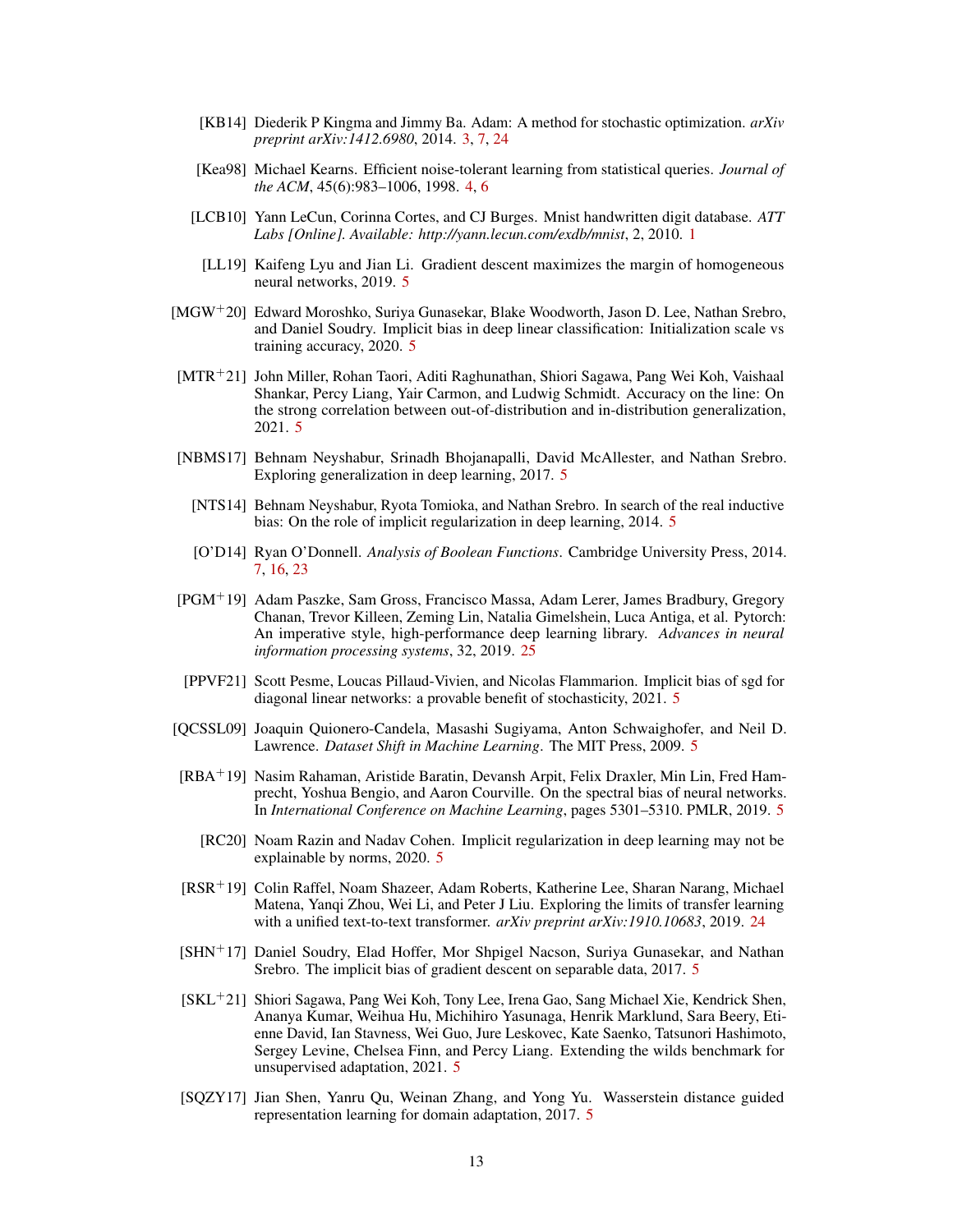- <span id="page-13-6"></span>[THK+21] Ilya O Tolstikhin, Neil Houlsby, Alexander Kolesnikov, Lucas Beyer, Xiaohua Zhai, Thomas Unterthiner, Jessica Yung, Andreas Steiner, Daniel Keysers, Jakob Uszkoreit, et al. Mlp-mixer: An all-mlp architecture for vision. *Advances in Neural Information Processing Systems*, 34, 2021. [7,](#page-6-4) [24](#page-23-1)
- <span id="page-13-1"></span>[VSP+17] Ashish Vaswani, Noam Shazeer, Niki Parmar, Jakob Uszkoreit, Llion Jones, Aidan N Gomez, Łukasz Kaiser, and Illia Polosukhin. Attention is all you need. *Advances in neural information processing systems*, 30, 2017. [3,](#page-2-3) [7,](#page-6-4) [24](#page-23-1)
- <span id="page-13-2"></span>[VSS21] Gal Vardi, Ohad Shamir, and Nathan Srebro. On margin maximization in linear and relu networks, 2021. [5](#page-4-0)
- <span id="page-13-5"></span>[WGS+22] Olivia Wiles, Sven Gowal, Florian Stimberg, Sylvestre-Alvise Rebuffi, Ira Ktena, Krishnamurthy Dj Dvijotham, and Ali Taylan Cemgil. A fine-grained analysis on distribution shift. In *International Conference on Learning Representations*, 2022. [5](#page-4-0)
- <span id="page-13-4"></span>[XZL<sup>+</sup>19] Zhi-Qin John Xu, Yaoyu Zhang, Tao Luo, Yanyang Xiao, and Zheng Ma. Frequency principle: Fourier analysis sheds light on deep neural networks, 2019. [5](#page-4-0)
- <span id="page-13-3"></span>[XZX18] Zhi-Qin John Xu, Yaoyu Zhang, and Yanyang Xiao. Training behavior of deep neural network in frequency domain, 2018. [5](#page-4-0)
- <span id="page-13-0"></span>[ZRKB21] Chiyuan Zhang, Maithra Raghu, Jon M. Kleinberg, and Samy Bengio. Pointer value retrieval: A new benchmark for understanding the limits of neural network generalization. *ArXiv*, abs/2107.12580, 2021. [1,](#page-0-0) [2,](#page-1-4) [3,](#page-2-3) [5,](#page-4-0) [6,](#page-5-6) [11,](#page-10-1) [23](#page-22-1)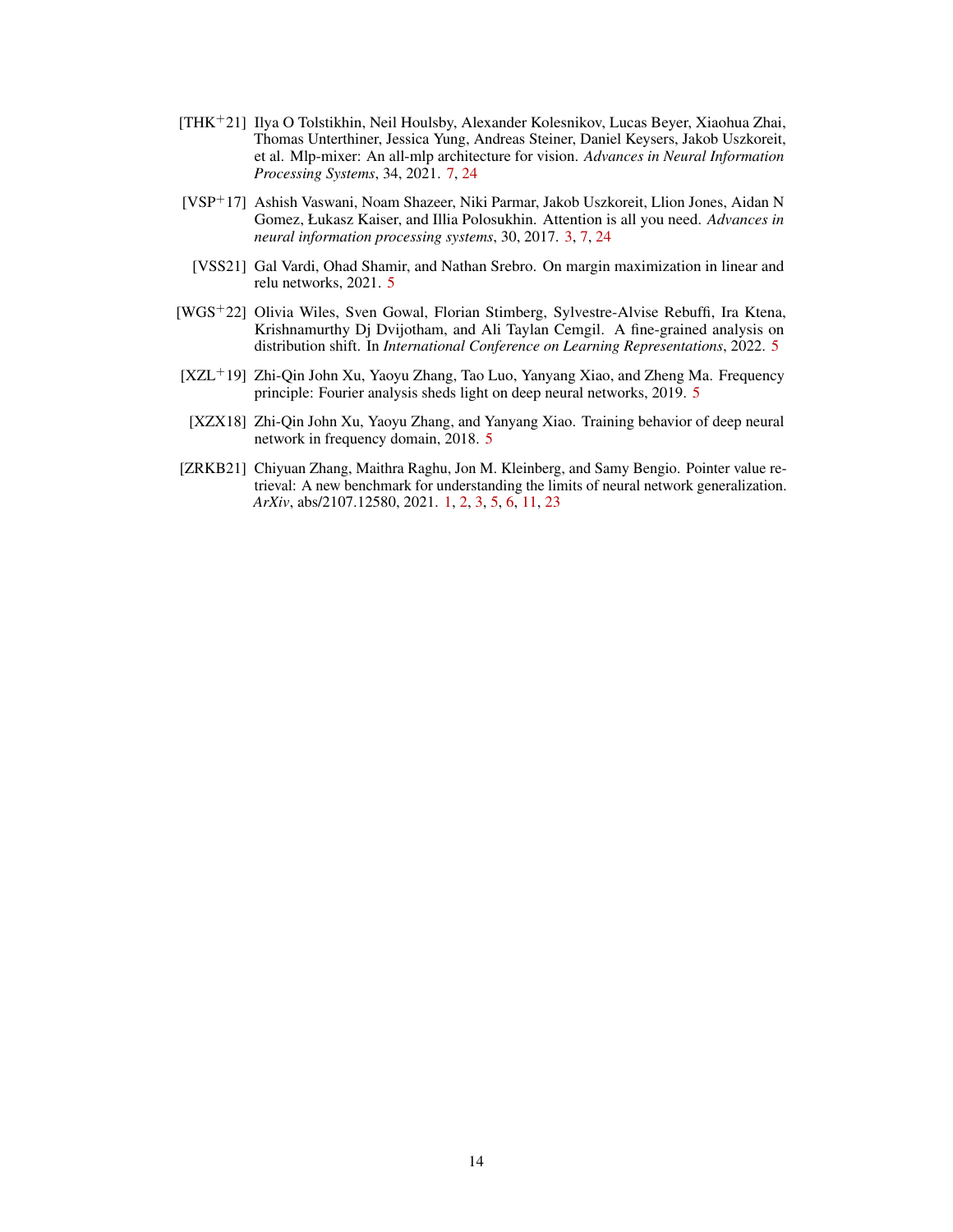# <span id="page-14-1"></span><span id="page-14-0"></span>A Proof of Theorem [1](#page-5-0)

The proof of Theorem [1](#page-5-0) goes by two steps. As a first step, we connect the noise stability to another measure of complexity for classes of functions called cross predictability (CP). As a second step, we use the negative result from [\[AS20\]](#page-11-0), that lower bounds the generalization error of learning a class of functions in terms of its cross predictability.

#### A.1 From noise stability to cross predictability

We redefine here the cross predictability (CP), for completeness.

Definition 6 (Cross Predictability [\[AS20\]](#page-11-0)). *Let* X *be the input space and let* F *be a class of functions.* Let  $P_X$  and  $P_F$  be two distributions supported on X and F respectively. Their cross-predictability is *defined as*

$$
CP(P_{\mathcal{F}}, P_{\mathcal{X}}) = \mathbb{E}_{F, F' \sim P_{\mathcal{F}}}[\mathbb{E}_{X \sim P_{\mathcal{X}}}[F(X) \cdot F'(X)]^2].
$$
\n(12)

Before diving into the proof we give few definitions that will be useful. Given a target function  $f$ , we define the "orbit" of  $f(\text{orb}(f))$  as the class of all functions generated by composing f with a permutation of the input space:

**Definition 7** (Orbit). *For*  $f : \mathbb{R}^n \to \mathbb{R}$  *and a permutation*  $\pi \in S_n$ *, we let*  $(f \circ \pi)(x) =$  $f(x_{\pi(1)},...,x_{\pi(n)})$ *. Then, the orbit of f is defined as* 

$$
\operatorname{orb}(f) := \{ f \circ \pi : \pi \in S_n \}. \tag{13}
$$

GD (or SGD) on a neural network with initialization that is target agnostic has equivalent behaviour when learning any target function in  $orb(f)$ . We believe that one could extend the result to other invariances, beyond permutations.

Recall from Definition [4](#page-5-3) that we introduced an augmented input space, to guarantee that the highdegree Fourier coefficients of the target function are sparse enough. Thus, let  $\bar{f}: {\pm 1}^{2n} \to {\pm 1}$ be the 2n–extension of f, defined as  $\bar{f}(x_1, ..., x_n, x_{n+1}, ..., x_{2n}) = f(x_1, ..., x_n)$ . For brevity we make use of the following notation:

$$
\text{CP}(\text{orb}(\bar{f})) := \text{CP}(\mathcal{U}_{\text{orb}(\bar{f})}, \mathcal{U}_{\mathbb{F}_2^{2n}}),\tag{14}
$$

where  $\mathcal{U}_{\text{orb}(\bar{f})}, \mathcal{U}_{\mathbb{F}_2^{2n}}$  denote the uniform distribution over  $\text{orb}(\bar{f})$  and over  $\mathbb{F}_2^{2n}$  (i.e. the  $2n$ dimensional Boolean hypercube), respectively.

Furthermore, recall that every Boolean function  $f$  can be written in terms of its Fourier-Walsh expansion  $f(x) = \sum_S \hat{f}(S)\chi_S(x)$ , where  $\chi_S(x) = \prod_{i \in S} x_i$  are the standard Fourier basis elements and  $f(S)$  are the Fourier coefficients of f. We further denote by

$$
W^{k}(f) = \sum_{S:|S|=k} \hat{f}(S)^{2} \quad \text{and} \quad W^{\leq k}(f) = \sum_{S:|S| \leq k} \hat{f}(S)^{2},\tag{15}
$$

the total weight of the Fourier coefficients of  $f$  at degree  $k$  and up to degree  $k$ , respectively. Let f be the Fourier coefficients of the original function f, and let h be the coefficients of the augmented function  $\bar{f}$ , that are:

$$
\hat{h}(T) = \hat{f}(T) \qquad \text{if } T \subseteq [n] \tag{16}
$$

$$
\hat{h}(T) = 0
$$
 otherwise. (17)

We make use of the following Lemma, that relates the cross-predictability of  $orb(f)$  to the Stability of  $f$ .

<span id="page-14-4"></span>**Lemma 2.** *There exists*  $\delta$  *such that for any*  $\delta' < \delta$ 

<span id="page-14-3"></span><span id="page-14-2"></span>
$$
\mathbf{CP}(\operatorname{orb}(\bar{f})) \leq \operatorname{Stab}_{\delta'}(f). \tag{18}
$$

*Remark* 4 (Noise Stability). We remark the following two properties of  $\text{Stab}_{\delta}[f]$ :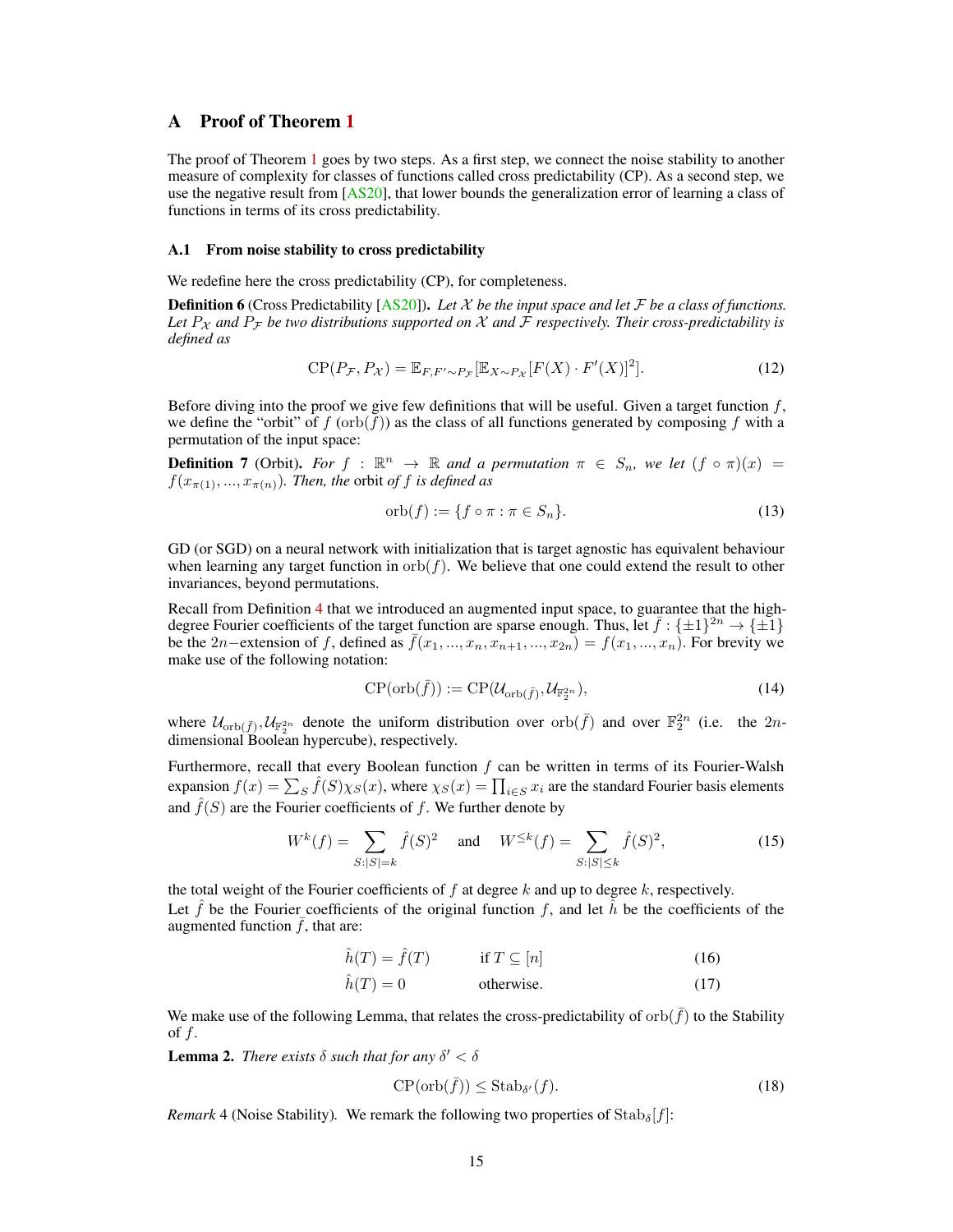<span id="page-15-0"></span>1. One can show (see e.g., Theorem 2.49 in [\[O'D14\]](#page-12-15)) that

$$
Stab_{\delta}(f) = \sum_{k=1}^{n} (1 - 2\delta)^k W^k[f],
$$
\n(19)

where  $W^k[f]$  is the Boolean weight at degree k of f;

2. For all  $\delta \in [0, 1/2]$ ,  $\text{Stab}_{\delta}(f) = \text{Stab}_{\delta}(\bar{f})$ . This follows directly from the previous point and  $(16)-(17)$  $(16)-(17)$  $(16)-(17)$ .

*Proof of Lemma* [2.](#page-14-4) We denote by  $\pi$  a random permutation of 2n elements. We can bound the  $CP(\text{orb}(\bar{f}))$  by the following:

$$
CP(\operatorname{orb}(\bar{f})) = \mathbb{E}_{\pi} \left[ \mathbb{E}_X \left[ \bar{f}(X) \bar{f}(\pi(X)) \right]^2 \right]
$$
\n(20)

$$
= \mathbb{E}_{\pi} \left( \sum_{T \subseteq [2n]} \hat{h}(T)\hat{h}(\pi(T)) \right)^2 \tag{21}
$$

<span id="page-15-2"></span><span id="page-15-1"></span>
$$
= \mathbb{E}_{\pi} \left( \sum_{T \subseteq [n]} \hat{f}(T) \hat{f}(\pi(T)) \cdot \mathbb{1} \left( \pi(T) \subseteq [n] \right) \right)^2 \tag{22}
$$

$$
\stackrel{C.S}{\leq} \mathbb{E}_{\pi} \left( \sum_{S \subseteq [n]} \hat{f}(\pi(S))^2 \right) \cdot \left( \sum_{T \subseteq [n]} \hat{f}(T)^2 1\left(\pi(T) \subseteq [n]\right) \right) \tag{23}
$$

$$
= \sum_{T \subseteq [n]} \hat{f}(T)^2 \cdot \mathbb{P}_{\pi} \left( \pi(T) \subseteq [n] \right) \tag{24}
$$

$$
=\sum_{k=1}^{n} W^{k}[f] \cdot \mathbb{P}_{\pi}\left(\pi(T)\subseteq[n] \mid |T|=k\right),\tag{25}
$$

where [\(21\)](#page-15-1) is the scalar product in the Fourier basis, [\(22\)](#page-15-2) follows by applying the formulas of the  $\hat{h}$ given in [\(16\)](#page-14-2)-[\(17\)](#page-14-3), [\(23\)](#page-15-3) holds by Cauchy-Schwarz inequality, [\(24\)](#page-15-4) holds since  $f$  is Boolean-valued and for each  $\pi$  by Parseval identity,  $\sum_{S \subseteq [n]} \hat{f}(\pi(S))^2 = \mathbb{E}_X[f(X)^2] = 1$ , and [\(25\)](#page-15-5) holds since the second term is invariant for all sets of a given cardinality.

Recalling  $\pi$  is a random permutation over the augmented input space of dimension  $2n$ , for each  $k \in [n]$  we can further bound the second term by

$$
\mathbb{P}_{\pi}\left(\pi(T)\subseteq[n] \mid |T|=k\right) = \frac{\binom{n}{k}}{\binom{2n}{k}} \sim \frac{1}{2^k} \le (1-2\delta')^k, \quad \text{ for all } \delta' \le 1/4. \tag{26}
$$

Thus, for all  $\delta' \leq 1/4$ ,

$$
\text{CP}(\text{orb}(\bar{f})) \le \sum_{k=1}^{n} (1 - 2\delta')^k W^k[f] = \text{Stab}_{\delta'}[f].\tag{27}
$$

<span id="page-15-5"></span><span id="page-15-4"></span><span id="page-15-3"></span>
$$
\Box
$$

*Remark* 5. Note that the value of  $\delta$  in Lemma [2](#page-14-4) depends on the size of the input extension that we use. In this paper, we defined an input extension of size  $2n$  (input doubling), which gives  $\delta = 1/4$ , however we could have chosen e.g. a 3*n*-extension and obtain  $\delta = 1/3$ , and so on.

#### A.2 From cross predictability to hardness of learning

For the second step, we make use of Theorem 3 and Corollary 1 in [\[AS20\]](#page-11-0), that prove a lower bound of learning a class of function in terms of its cross predictability. The lower bound holds for the noisy GD algorithm ( $[AS20, AKM<sup>+</sup>21]$  $[AS20, AKM<sup>+</sup>21]$  $[AS20, AKM<sup>+</sup>21]$  $[AS20, AKM<sup>+</sup>21]$ ), of which we give a formal definition here.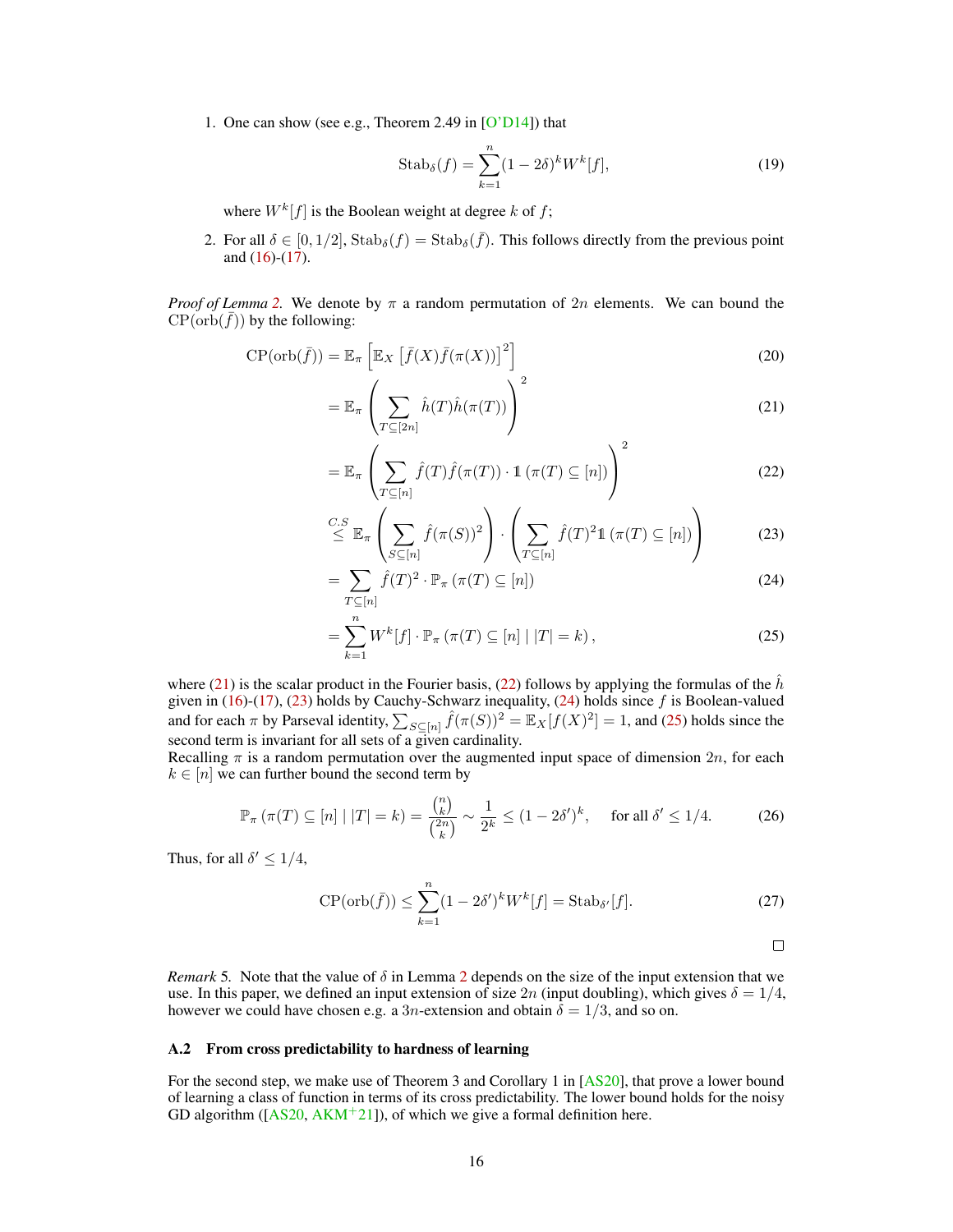<span id="page-16-2"></span><span id="page-16-1"></span>Definition 8 (Noisy GD with batches). *Consider a neural network of size* E*, with a differentiable non-linearity and initialization of the weights* W(0)*. Given a differentiable loss function, the updates of the noisy GD algorithm with learning rate*  $\gamma_t$  *and gradient precision* A *are defined by* 

$$
W^{(t)} = W^{(t-1)} - \gamma_t \mathbb{E}_{X \sim S^{(t)}} [\nabla L(f(X), f_{NN}^{(t)})]_A + Z^{(t)}, \qquad t = 1, ..., T,
$$
 (28)

where for all t,  $Z^{(t)}$  are i.i.d.  $\mathcal{N}(0, \sigma^2)$ , for some  $\sigma$ , and they are independent from other variables,  $S^{(t)} = (X_1^{(t)},...,X_m^{(t)})$  has independent components drawn from the input distribution  $P_{\mathcal{X}}$  and *independent from other time steps, and* f *is the target function, from which the labels are generated,* and by  $[.]_A$  we mean that whenever the argument is exceeding A (resp.  $-A$ ) it is rounded to A (resp. −A*).*

Theorem 3 and Corollary 1 in [\[AS20\]](#page-11-0) imply that for any distribution over the Boolean hypercube  $P_{\chi}$ and Boolean functions  $P_{\mathcal{F}}$ , it holds that

$$
\mathbb{P}_{X,F \sim P_{\mathcal{F}}, f_{NN}^{(T)}}(F(X) \neq f_{NN}^{(T)}(X)) \ge 1/2 - \frac{\gamma T \sqrt{E}A}{\sigma} \left(1/m + \text{CP}(P_{\mathcal{F}}, P_{\mathcal{X}})\right)^{1/4},\tag{29}
$$

where  $\gamma$ , E, A,  $\sigma$ , m have the same meaning as in Definition [8.](#page-16-2) As observed by them, in our case since the initialization is invariant under permutations of the input, then learning the orbit of  $f$  under uniform distribution is equivalent to learning  $f$ , thus the following bound holds:

$$
\mathbb{P}_{X, f_{NN}^{(T)}}(\bar{f}(X) \neq f_{NN}^{(T)}(X)) \ge 1/2 - \frac{\gamma T \sqrt{E}A}{\sigma} \left(1/m + \text{CP}(\text{orb}(\bar{f}))\right)^{1/4}.
$$
 (30)

## <span id="page-16-0"></span>B Removing the input doubling

One can prove a similar result to the one of Theorem [1,](#page-5-0) without using the input extension technique. However, we need some additional assumptions on  $f$ . To introduce them, let us first fix some notation. In the following, we say that a sequence  $a_n$  is *noticeable* if there exists  $c \in \mathbb{N}$  such that  $a_n = \Omega(n^{-c})$ . On the other hand, we say that f is *negligible* if  $\lim_{n\to\infty} n^c a_n = 0$  for every  $c \in \mathbb{N}$  (which we also write  $a_n = n^{-\omega(1)}$ ).

<span id="page-16-3"></span>Assumption 1 (Non-dense and non-extremal function).

- *a*) We say that f is "non-dense" if there exists c such that  $W\{T : \hat{f}(T)^2 \leq n^{-c}\} = n^{-\omega(1)}$ , *i.e. the negligible Fourier coefficients do not bring a noticeable contribution if taken all together;*
- *b) We say* f *is "non-extremal" if for any positive constant* D*,* W<sup>≥</sup>n−D[f] = n <sup>−</sup>ω(1)*, i.e.* f *does not have noticeable Fourier weight on terms of degree*  $n - O(1)$ *.*

With such additional assumptions, we can conclude the following.

<span id="page-16-4"></span>**Proposition 1.** Let  $f: \{\pm 1\}^n \to \{\pm 1\}$  be a balanced target function, let  $\text{Stab}_{\delta}(f)$  be its noise stability and let  $f_{NN}^{(t)}$  be the output of GD with gradient precision A after  $t$  time steps, trained on a *neural network of size* E *with initialization that is target agnostic. Assume* f *satisfies Assumption [1.](#page-16-3) Then, there exist*  $c, C > 0$  *and*  $D > 0$  *such that if*  $\delta < D/n$ 

$$
\operatorname{gen}(f, f_{NN}^{(t)}) \ge 1/2 - C \cdot t \cdot \sqrt{E} \cdot \left( n^c \cdot \operatorname{Stab}_{\delta}(f) + n^{-\omega(1)} \right)^{1/4}.
$$
 (31)

The proof of Proposition [1](#page-16-4) resembles the proof of Theorem [1.](#page-5-0) The only modification required is in Lemma [2,](#page-14-4) which is replaced by the following Lemma.

<span id="page-16-5"></span>Lemma 3. *Let* f *be a Boolean function that satisfies Assumption [1.](#page-16-3) There exists* c, D > 0 *such that for*  $\delta$  <  $D/n$ *,* 

$$
CP(\operatorname{orb}(f)) \le 2 \cdot n^c \cdot \operatorname{Stab}_{\delta}(f) + n^{-\omega(1)}.
$$
 (32)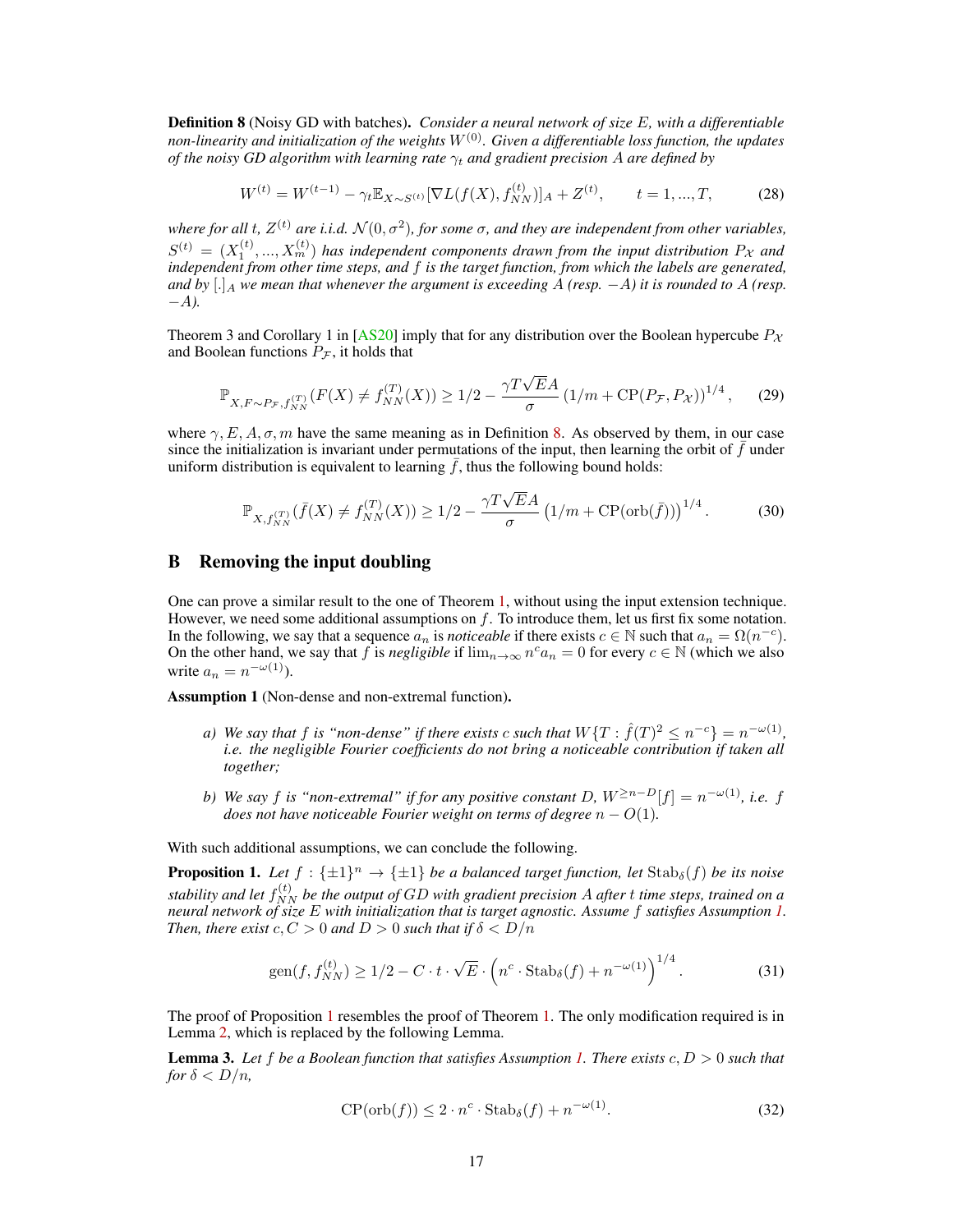*Proof of Lemma* [3.](#page-16-5) Let  $c > 0$  be such that  $W\{T : \hat{f}(T)^2 \leq n^{-c}\} = n^{-\omega(1)}$ . This c exists because of Assumption 1a.

$$
CP(\operatorname{orb}(f)) = \tag{33}
$$

$$
= \mathbb{E}_{\pi} \left[ \mathbb{E}_X \left[ f(X) f(\pi(X)) \right]^2 \right] \tag{34}
$$

$$
= \mathbb{E}_{\pi} \left( \sum_{T \subseteq [n]} \hat{f}(T) \hat{f}(\pi(T)) \right)^2 \tag{35}
$$

$$
= \mathbb{E}_{\pi} \left( \sum_{T \subseteq [n]} \hat{f}(T) \hat{f}(\pi(T)) \cdot \left( \mathbb{1} \left( \hat{f}(\pi(T))^2 \le n^{-c} \right) + \mathbb{1} \left( \hat{f}(\pi(T))^2 > n^{-c} \right) \right) \right)^2 \tag{36}
$$

$$
\leq 2\mathbb{E}_{\pi}\left(\sum_{T\subseteq[n]}\hat{f}(T)\hat{f}(\pi(T))\mathbb{1}\left(\hat{f}(\pi(T))^2\leq n^{-c}\right)\right)^2+\tag{37}
$$

<span id="page-17-0"></span>
$$
+2\mathbb{E}_{\pi}\left(\sum_{T\subseteq[n]}\hat{f}(T)\hat{f}(\pi(T))\mathbb{1}\left(\hat{f}(\pi(T))^2>n^{-c}\right)\right)^2,\tag{38}
$$

where in the last inequality we used  $(a + b)^2 \le 2(a^2 + b^2)$ . Let us first focus on the second term on the right.

$$
\mathbb{E}_{\pi}\left(\sum_{T\subseteq[n]}\hat{f}(T)\hat{f}(\pi(T))\mathbb{1}\left(\hat{f}(\pi(T))^2 > n^{-c}\right)\right)^2\tag{39}
$$

$$
\stackrel{C.S}{\leq} \mathbb{E}_{\pi} \left( \sum_{S \subseteq [n]} \hat{f}(\pi(S))^2 \right) \cdot \left( \sum_{T \subseteq [n]} \hat{f}(T)^2 \mathbb{1} \left( \hat{f}(\pi(T))^2 > n^{-c} \right) \right) \tag{40}
$$

$$
\leq \sum_{T \subseteq [n]} \hat{f}(T)^2 \cdot \mathbb{P}_{\pi} \left( \hat{f}(\pi(T))^2 > n^{-c} \right) \tag{41}
$$

$$
= \sum_{k=1}^{n} W^{k}[f] \cdot \mathbb{P}_{\pi} \left( \hat{f}(\pi(T))^{2} > n^{-c} \mid |T| = k \right)
$$
\n(42)

$$
= \sum_{k=1}^{n-D} W^k[f] \cdot \mathbb{P}_{\pi} \left( \hat{f}(\pi(T))^2 > n^{-c} \mid |T| = k \right) + \tag{43}
$$

$$
+\sum_{k=n-D+1}^{n} W^{k}[f] \cdot \mathbb{P}_{\pi}\left(\hat{f}(\pi(T))^{2} > n^{-c} \mid |T| = k\right)
$$
  

$$
\leq \sum_{k=1}^{n-D} W^{k}[f] \cdot \mathbb{P}_{\pi}\left(\hat{f}(\pi(T))^{2} > n^{-c} \mid |T| = k\right) + W^{\geq n-D+1}[f]. \tag{44}
$$

where D is an arbitrary positive constant. Because of Assumption 1b,  $W^{\geq n-D+1}[f] = n^{-\omega(1)}$ . On the other hand, since  $f$  is a Boolean valued function,

$$
\sum_{T} \hat{f}(T)^{2} = \mathbb{E}_{X}[f(X)^{2}] = 1,
$$
\n(45)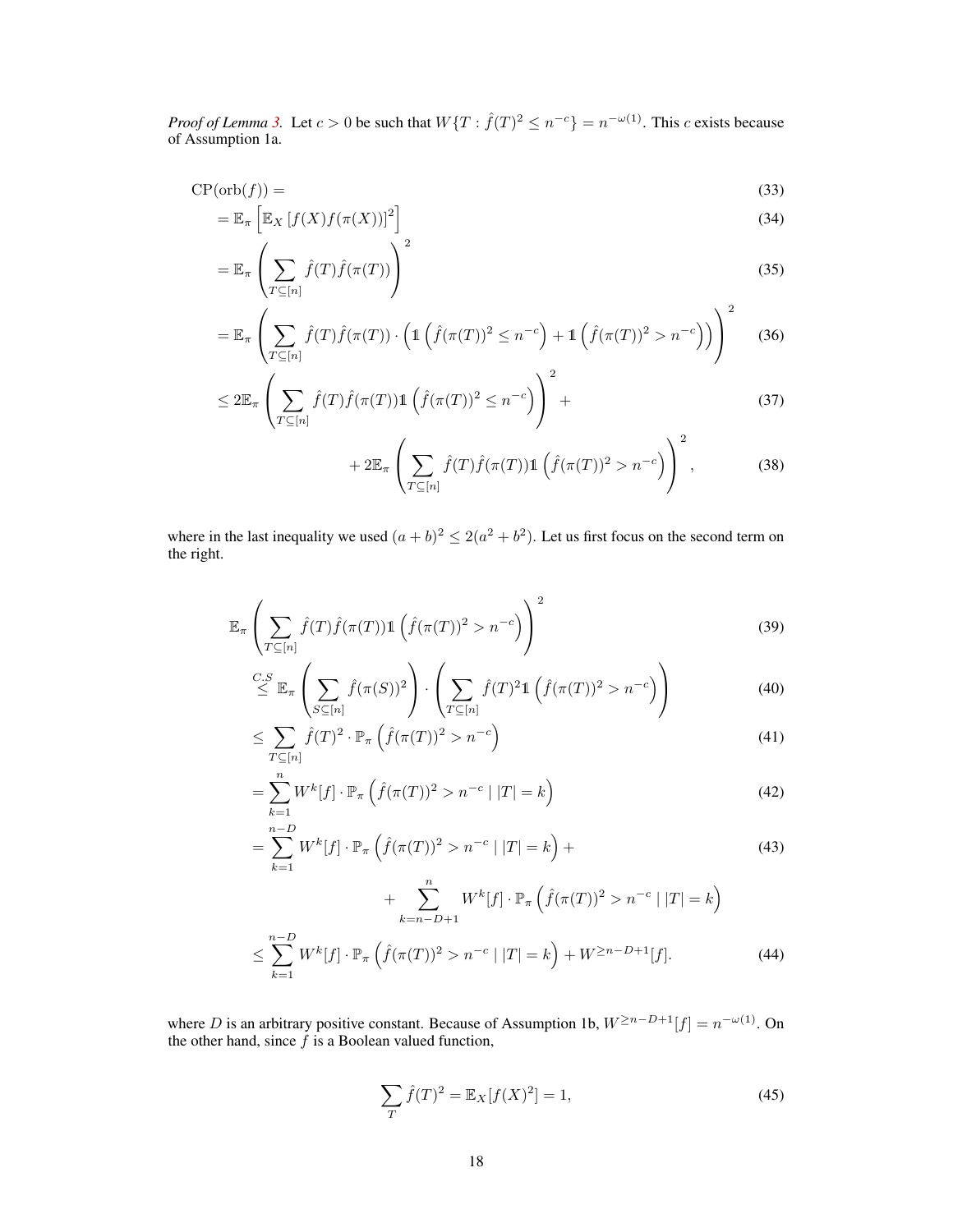which implies that there are at most  $n^c$  sets T such that  $\hat{f}(T)^2 > n^{-c}$ . Thus, recalling  $\pi$  is a random permutation over the input space of dimension  $n$ , we get

$$
\mathbb{P}_{\pi}\left(\hat{f}(\pi(T))^{2} > n^{-c} \mid |T| = k\right) \leq \frac{n^{c}}{\binom{n}{k}}\tag{46}
$$

<span id="page-18-1"></span>
$$
\leq n^c \left(\frac{k}{n}\right)^k \tag{47}
$$

$$
\leq n^c \left(\frac{n-D}{n}\right)^k \tag{48}
$$

$$
\leq n^c \left(1 - 2\delta\right)^k \qquad \text{if } \delta \leq \frac{D}{2n},\tag{49}
$$

where in [\(47\)](#page-18-1) we used that  $\binom{n}{k} \geq \left(\frac{n}{k}\right)^k$  for all  $k \geq 1$ . Going back to the first term in [\(38\)](#page-17-0) we get

$$
\mathbb{E}_{\pi} \left( \sum_{T \subseteq [n]} \hat{f}(T) \hat{f}(\pi(T)) \mathbb{1} \left( \hat{f}(\pi(T))^2 \le n^{-c} \right) \right)^2 \tag{50}
$$

$$
\stackrel{C.S}{\leq} \mathbb{E}_{\pi} \left( \sum_{S \subseteq [n]} \hat{f}(S)^2 \right) \cdot \left( \sum_{T \subseteq [n]} \hat{f}(\pi(T))^2 \mathbb{1} \left( \hat{f}(\pi(T))^2 > n^{-c} \right) \right) \tag{51}
$$

$$
\leq \sum_{T \subseteq [n]} \widehat{f}(\pi(T))^2 \mathbb{1}\left(\widehat{f}(\pi(T))^2 > n^{-c}\right) \tag{52}
$$

$$
=n^{-\omega(1)},\tag{53}
$$

by Assumption 1a. Hence overall,

$$
CP(\operatorname{orb}(f)) \le 2n^c \sum_{k=1}^{n-D} W^k[f](1-2\delta)^k + n^{-\omega(1)}
$$
\n(54)

$$
\leq 2n^c \operatorname{Stab}_{\delta}(f) + n^{-\omega(1)}.
$$
\n(55)

 $\Box$ 

# <span id="page-18-0"></span>C Proof for Lemma [1](#page-6-0) and Theorem [2](#page-9-2)

In this section, we present proofs for results mentioned in Section [3,](#page-6-5) namely, Lemma [1](#page-6-0) and Theorem [2.](#page-9-2)

# C.1 Proof of Lemma [1](#page-6-0)

*Proof of Lemma [1.](#page-6-0)* Let  $f(x) = \sum_{T \subseteq [n]} \hat{f}(T) \chi_T(x)$  be the Fourier expansion of the function where  $\chi_T(x) = \prod_{i \in T} x_i$ . Therefore, the Fourier expansion of the frozen function will become

$$
f_{-k}(x) = \sum_{T \subseteq [n] \setminus k} (\hat{f}(T) + \hat{f}(T \cup k)) \chi_T(x). \tag{56}
$$

Thus, the difference between functions is equal to

$$
(f - f_{-k})(x) = \sum_{T \subseteq [n]: k \in T} \hat{f}(T)\chi_T(x) - \sum_{T \subseteq [n] \backslash k} \hat{f}(T \cup k)\chi_T(x). \tag{57}
$$

Hence, using Parseval's Theorem we have the following:

$$
\mathbb{E}_{U^n}(f - f_{-k})_2^2 = \sum_{T \subseteq [n]:k \in T} \hat{f}(T)^2 + \sum_{T \subseteq [n] \setminus k} \hat{f}(T \cup k)^2 = 2 \sum_{T \subseteq [n]:k \in T} \hat{f}(T)^2. \tag{58}
$$

Therefore,

$$
\mathbb{E}_{U^n} \frac{1}{2} (f - f_{-k})_2^2 = \sum_{T \subseteq [n]: k \in T} \hat{f}(T)^2 = \text{Inf}_k(f),
$$
\n(59)

and the lemma is proved.

19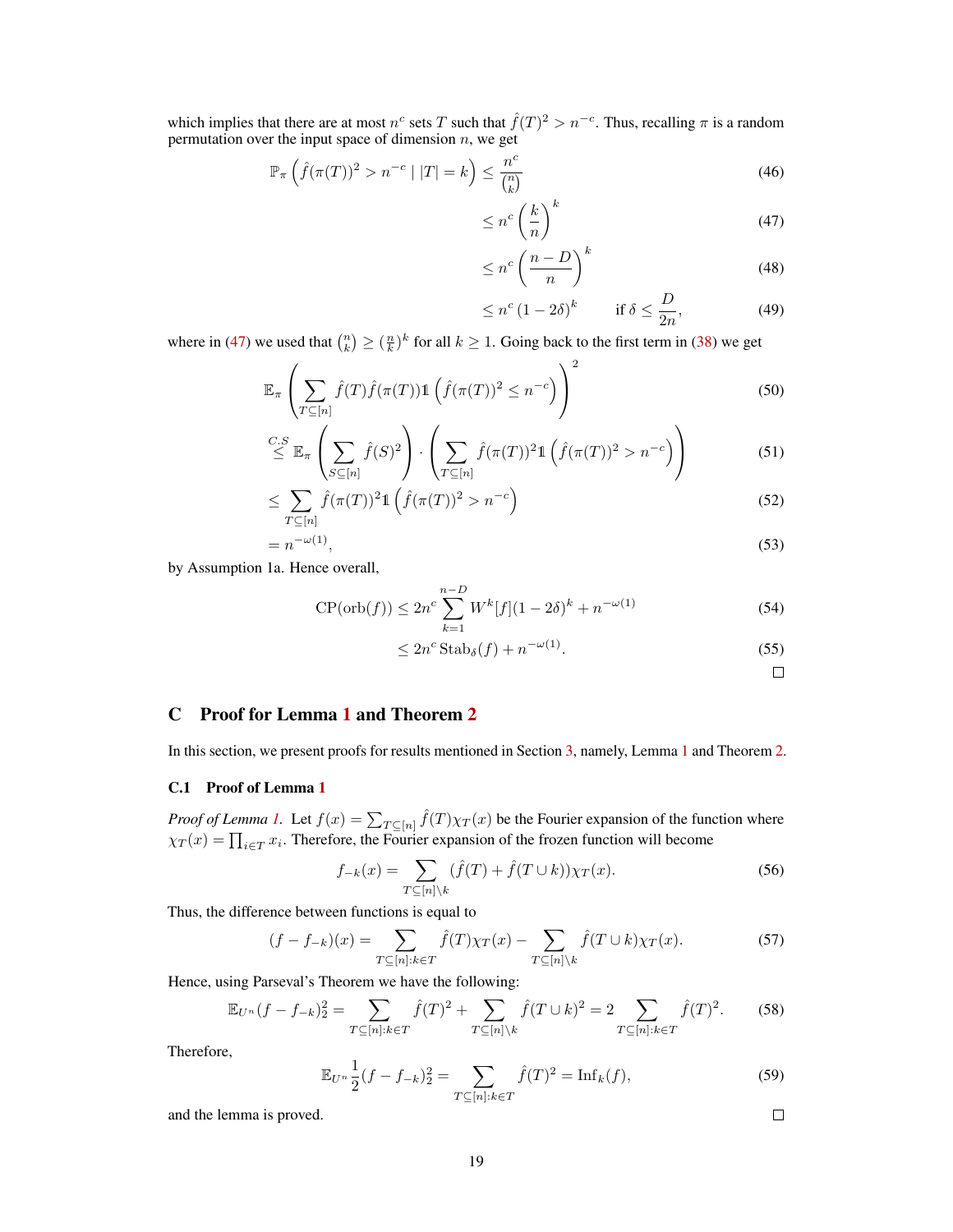## C.2 Proof of Theorem [2](#page-9-2)

*Proof of Theorem [2.](#page-9-2)* Assume  $\tilde{f}_{-k}^{(t)}$  $\mathcal{L}_{-k}^{(t)}(x,\Theta^{(t)}) := x^T W^{(t)} + b^{(t)}$  to be our linear model where  $\Theta^{(t)} =$  $(W^{(t)}, b^{(t)})$  are the model parameters at time t. In the following, the super-script t and T denote the time-step and transpose respectively. Also, we use  $\mathbb{E}_{x_{-k}}$  to denote the expectation of x taken uniformly on the Boolean hypercube while  $x_k = 1$ . Using the square loss, we have

$$
L(\Theta^{(t)}, x, f) = (x^T W^{(t)} + b^{(t)} - f(x))^2,
$$
\n(60)

and the gradients will be

$$
\nabla_W L(\Theta^{(t)}, x, f) = 2x \left( x^T W^{(t)} + b^{(t)} - f(x) \right), \tag{61}
$$

$$
\partial_b L(\Theta^{(t)}, x, f) = 2\left(x^T W^{(t)} + b^{(t)} - f(x)\right). \tag{62}
$$

The GD update rule will then become

$$
W^{(t+1)} = W^{(t)} - 2\gamma \left( \mathbb{E}_{x_{-k}} \left[ x x^T \right] W^{(t)} + \mathbb{E}_{x_{-k}} [x] b^{(t)} - \mathbb{E}_{x_{-k}} [x f(x)] \right), \tag{63}
$$

$$
b^{(t+1)} = b^{(t)} - 2\gamma \left( \mathbb{E}_{x_{-k}}[x^T]W^{(t)} + b^{(t)} - \mathbb{E}_{x_{-k}}[f(x)] \right).
$$
 (64)

Note that  $\mathbb{E}_{x_{-k}}\left[xx^T\right] = \mathbb{I}_n$ ,  $\mathbb{E}_{x_{-k}}[x] = \vec{e}_k$ . So we have

$$
\forall j \neq k: W_j^{(t+1)} = W_j^{(t)}(1 - 2\gamma) + 2\gamma \mathbb{E}_{x_{-k}}[x_j \cdot f(x)],\tag{65}
$$

$$
W_k^{(t+1)} = W_k^{(t)} - 2\gamma (W_k^{(t)} + b^{(t)}) + 2\gamma \mathbb{E}_{x_{-k}}[f(x)],\tag{66}
$$

$$
b^{(t+1)} = b^{(t)} - 2\gamma (W_k^{(t)} + b^{(t)}) + 2\gamma \mathbb{E}_{x_{-k}}[f(x)].
$$
\n(67)

Using above equations, we have

$$
W_k^{(t+1)} - b^{(t+1)} = W_k^{(t)} - b^{(t)} = W_k^{(0)} - b^{(0)},
$$
\n(68)

$$
W_k^{(t+1)} + b^{(t+1)} = (1 - 4\gamma)(W_k^{(t)} + b^{(t)}) + 4\gamma \mathbb{E}_{x_{-k}}[f(x)].
$$
\n(69)

Assume  $\gamma < \frac{1}{4}$  and define  $0 < c = -\log(1 - 2\gamma) < -\log(1 - 4\gamma)$ , then we have

$$
W_k^{(t)} + b^{(t)} = (1 - 4\gamma)^t (W_k^{(0)} + b^{(0)} - \mathbb{E}_{x_{-k}}[f(x)]) + \mathbb{E}_{x_{-k}}[f(x)]
$$
  
=  $O((1 - 4\gamma)^t) + \mathbb{E}_{x_{-k}}[f(x)] = O(e^{-ct}) + \mathbb{E}_{x_{-k}}[f(x)]$   
=  $O(e^{-ct}) + \hat{f}(\emptyset) + \hat{f}(\{k\}),$  (70)

$$
\forall j \neq k: W_j^{(t)} = (1 - 2\gamma)^t (W_j^{(0)} - \mathbb{E}_{x_{-k}}[x_j \cdot f(x)]) + \mathbb{E}_{x_{-k}}[x_j \cdot f(x)]
$$
  
=  $O((1 - 2\gamma)^t) + \mathbb{E}_{x_{-k}}[x_j \cdot f(x)] = O(e^{-ct}) + \mathbb{E}_{x_{-k}}[x_j \cdot f(x)]$   
=  $O(e^{-ct}) + \hat{f}(\{j\}).$  (71)

So the learned function is

$$
\tilde{f}_{-k}(x;\Theta^{(t)}) = \frac{b^{(0)} - W_k^{(0)} + \hat{f}(\emptyset) + \hat{f}(\{k\})}{2} + \frac{W_k^{(0)} - b^{(0)} + \hat{f}(\emptyset) + \hat{f}(\{k\})}{2}x_k
$$

$$
+ \sum_{j \neq k} \hat{f}(\{j\}) \cdot x_j + O(e^{-ct})
$$
(72)

and the generalization error can be computed using Parseval Theorem:

gen
$$
(f, \tilde{f}_{-k}^{(t)}) = \frac{1}{2} \mathbb{E}_{x \sim U^n} \left[ \left( f(x) - \tilde{f}_{-k}^{(t)}(x; \Theta^{\infty}) \right)^2 \right]
$$
 (73)

$$
= \frac{1}{2} \left( \frac{(b^{(0)} - W_k^{(0)} - \hat{f}(\emptyset) + \hat{f}(\{k\}))^2 + (W_k^{(0)} - b^{(0)} + \hat{f}(\emptyset) - \hat{f}(\{k\}))^2}{4} \right) + O(e^{-ct}) \tag{74}
$$

$$
=\frac{(b^{(0)} - W_k^{(0)} - \hat{f}(\emptyset) + \hat{f}(\{k\}))^2}{4} + O(e^{-ct})
$$
\n(75)

$$
=\frac{(b^{(0)} - W_k^{(0)})^2}{4} + \frac{(\hat{f}(\emptyset) - \hat{f}(\{k\}))^2}{4} - 2\frac{(b^{(0)} - W_k^{(0)})(\hat{f}(\emptyset) - \hat{f}(\{k\})}{4} + O(e^{-ct}).
$$
 (76)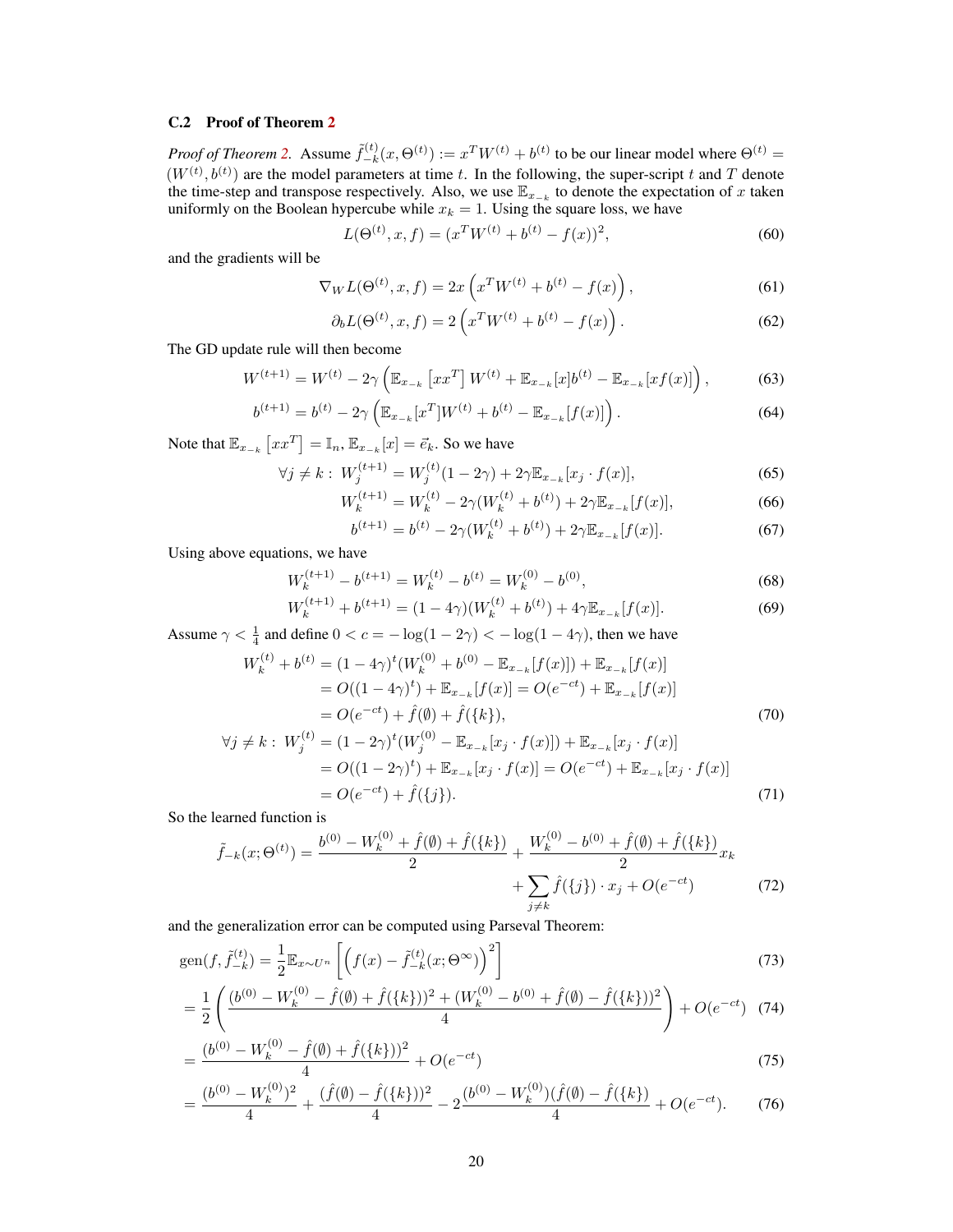Therefore, the expected generalization loss over different initializations is given by

$$
\mathbb{E}_{\Theta^0}[\text{gen}(f, \tilde{f}_{-k}^{(t)})] = \mathbb{E}_{\Theta^0} \left[ \frac{(b^{(0)} - W_k^{(0)})^2 + (\hat{f}(\emptyset) - \hat{f}(\{k\}))^2}{4} \right] + O(e^{-ct}) \tag{77}
$$

$$
=\frac{(\hat{f}(\emptyset) - \hat{f}(\{k\}))^2}{4} + \frac{\sigma^2}{2} + O(e^{-ct}).
$$
\n(78)

Particularly, if the frozen function is unbiased, i.e.,  $\hat{f}(\emptyset) + \hat{f}(\{k\}) = 0$ , we have

$$
\mathbb{E}_{\Theta^0}[\text{gen}(f, \tilde{f}_{-k}^{(t)})] = \frac{(2\hat{f}(\{k\}))^2}{4} + \frac{\sigma^2}{2} + O(e^{-ct})
$$
  
=  $\hat{f}(\{k\})^2 + \frac{\sigma^2}{2} + O(e^{-ct}) = \text{Inf}_k(f) + \frac{\sigma^2}{2} + O(e^{-ct}).$  (79)

## <span id="page-20-0"></span>D Further details on noise stability

#### D.1 Noise stability of PVR functions

As mentioned above, a PVR function consists of a pointer (the first bits of the input) and an aggregation function that acts on a specific window indicated by the pointer. We denote by  $p$  the number of bits that define the pointer, and by  $w$  the size of each window. For simplicity, we consider a slight variation of Boolean PVR task with non-overlapping windows, defined as follows:

 $\bullet$  PVR with *non-overlapping* windows: the  $2^p$  windows pointed by the pointer bits are nonoverlapping, i.e., the first window is formed by bits  $x_{p+1}, ..., x_{p+w}$ , the second window is formed by bits  $x_{p+w+1},..., x_{p+2w}$ , and so forth.

The input size is thus given by  $n := p + 2^p w$  and  $p = O(\log(n))$ . We denote by  $g : \{\pm 1\}^w \to \{\pm 1\}$ the aggregation function, which we assume to be balanced (i.e.  $\mathbb{E}_X[q(X)] = 0$ ). One can verify (see details below) that the noise stability of the PVR function  $f$  is given by

$$
Stab_{\delta}[f] = (1 - \delta)^{p+w} + (1 - \delta)^{p}(1 - (1 - \delta)^{w}) \cdot Stab_{\delta}[g].
$$
\n(80)

We notice that the  $\text{Stab}_{\delta}[f]$  is given by two terms: the first one depends on the window size and the second one on the stability of the aggregation function. For large enough window size, the second term in [\(80\)](#page-20-1) is the dominant one, and  $\text{Stab}_{\delta}[f]$  depends on the stability of g. Thus from Theorem [1,](#page-5-0)  $f$  is not learned by GD (in the extended input space) in poly(n) time if the stability of the aggregation function is  $n^{-\omega(1)}$ . On the other hand, for small window size (specifically for  $w = O(\log(n))$ ), the  $\text{Stab}_{\delta}(f)$  is 'noticeable' (as defined in Appendix [B\)](#page-16-0) for every aggregation function, since the function value itself depends on a limited number of input bits. Thus, noise unstable aggregation functions (e.g. parities) can form a PVR function with 'noticeable' stability, if the window size is  $O(\log(n)).$ 

**Computation of [\(80\)](#page-20-1).** We compute the expression in  $(80)$  with the following:

<span id="page-20-1"></span>
$$
Stab_{\delta}[f] = 1 - 2 \operatorname{NS}_{\delta}[f],\tag{81}
$$

where  $NS_{\delta}[f] := \mathbb{P}(f(X) \neq f(Y))$  is the Noise sensitivity of f, defined as the probability that perturbing each input bit independently with probability  $\delta$  changes the output of  $\hat{f}$  and where we denoted by Y the vector obtained from X by flipping each component with prob.  $\delta$  independently. To compute  $NS_{\delta}[f]$ , we can first distinguish depending on whether the perturbation affects the pointer bit:

$$
NS_{\delta}[f] := \mathbb{P}(f(X) \neq f(Y))
$$
  
=  $(1 - \delta)^p \cdot \mathbb{P}(f(X) \neq f(Y) | X^p = Y^p) + (1 - (1 - \delta)^p) \mathbb{P}(f(X) \neq f(Y) | X^p \neq Y^p)$   
=  $(1 - \delta)^p \cdot \mathbb{P}(f(X) \neq f(Y) | X^p = Y^p) + (1 - (1 - \delta)^p) \frac{1}{2},$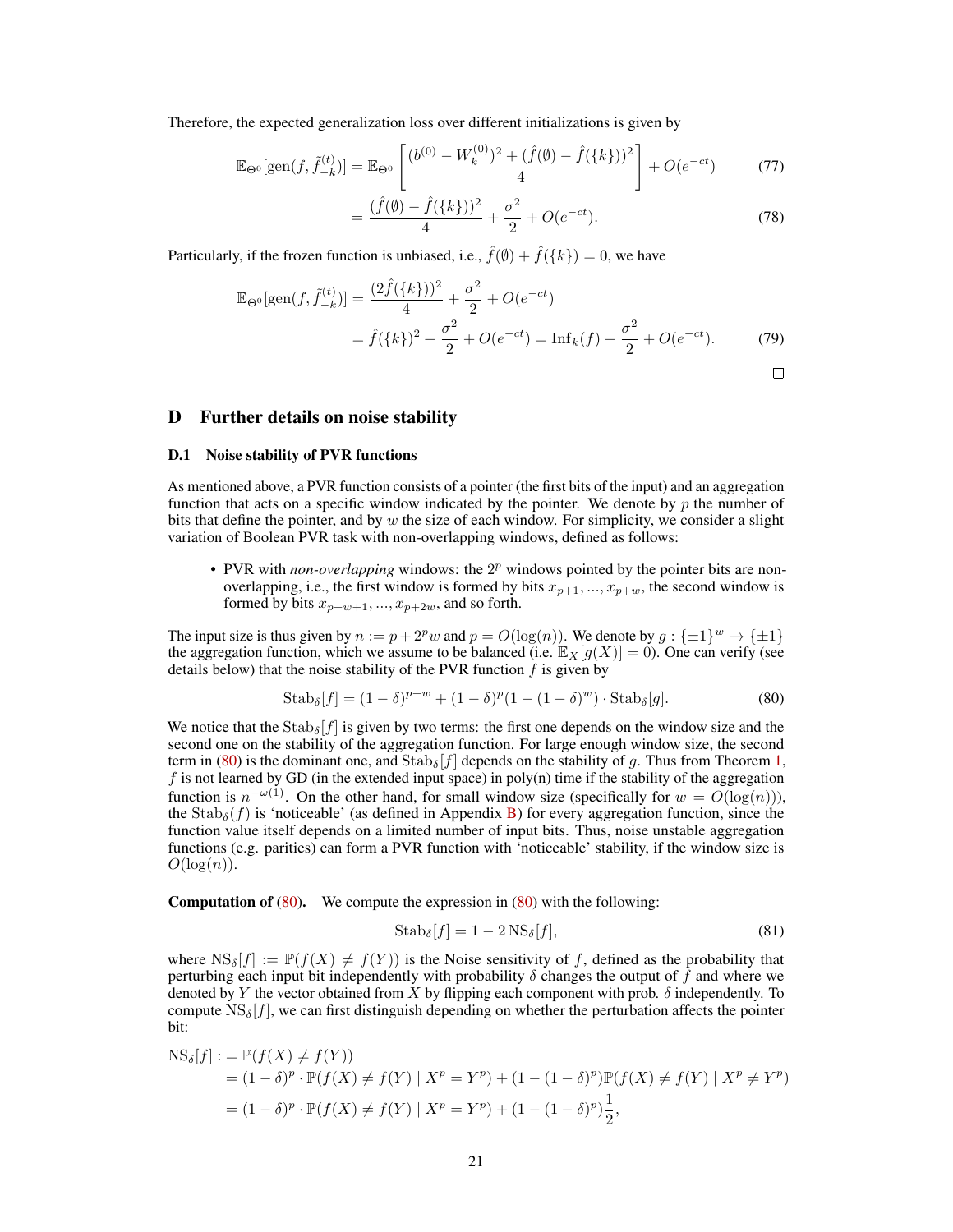<span id="page-21-0"></span>where the last inequality holds since we are using non-overlapping windows and we assumed  $q$  to be balanced. To compute the first term, we can condition on whether any bit in the window pointed by  $X$  and Y is changed:

$$
\mathbb{P}(f(X) \neq f(Y) | X^p = Y^p) \n= (1 - \delta)^w \cdot \mathbb{P}(f(X) \neq f(Y) | X^p = Y^p, X_{P(X^p)} = Y_{P(Y^p)}) + \n+ (1 - (1 - \delta)^w) \cdot \mathbb{P}(f(X) \neq f(Y) | X^p = Y^p, X_{P(X^p)} \neq Y_{P(Y^p)}) \n= (1 - (1 - \delta)^w) \cdot \mathbb{P}(f(X) \neq f(Y) | X^p = Y^p, X_{P(X^p)} \neq Y_{P(Y^p)}) \n= (1 - (1 - \delta)^w) \cdot \text{NS}_{\delta}[g],
$$

where the last inequality holds because g is unbalanced. By replacing  $NS_{\delta}[g] = \frac{1}{2} - \frac{1}{2} \text{Stab}_{\delta}[g]$  and rearranging terms one can obtain [\(80\)](#page-20-1).

#### D.2 Noise stability and initial alignment [\[ACHM22\]](#page-11-5)

[\[ACHM22\]](#page-11-5) introduced the notion of Initial Alignment (INAL) between a target function  $f : \mathcal{X} \to \mathcal{Y}$ and a neural network NN :  $\mathcal{X} \to \mathcal{Y}$  with random initialization  $\Theta_0$  and neuron set  $V_{NN}$ . The INAL is defined as

$$
INAL(f, NN) := \max_{v \in V_{NN}} \mathbb{E}_{\Theta^0} \mathbb{E}_X \left[ f(X) \cdot NN_{\Theta^0}^{(v)}(X) \right]^2, \tag{82}
$$

where  $NN_{\Theta^0}^{(v)}$  denotes the output of neuron v of the network at initialization. In [\[ACHM22\]](#page-11-5), it is shown that GD cannot learn functions that have negligible initial alignment with a fully connected architectures with i.i.d. Gaussian initialization (with rescaled variance) and ReLU activation. Here, we show how the INAL can be related to the noise sensitivity of the target function. We remark that both noise sensitivity and INAL are related by the cross-predictability (CP). Let us first give two definitions. Recall that for  $f: \{\pm 1\}^n \to \{\pm 1\}$ ,  $\text{NS}_{\delta}[f] = \frac{1}{2} - \frac{1}{2} \text{Stab}_{\delta}[f]$ .

**Definition 9** (High-Degree.). We say that a family of functions  $f_n : \{\pm 1\}^n \to \mathbb{R}$  is "high-degree" if for any fixed  $k$ ,  $W^{\leq k}(f_n)$  is negligible.

**Definition 10** (Noise sensitive function). We say that a family of functions  $f_n : \{\pm 1\}^n \to \{\pm 1\}$  is *noise sensitive if for any*  $\delta \in (0, 1/2]$ ,  $\text{NS}_{\delta}[f_n] = 1/2 - o_n(1)$ .

**Definition 11** (Strongly noise sensitive function). We say that a family on functions  $f_n : \{\pm 1\}^n \to$  $\{\pm 1\}$  *is strongly noise sensitive if for any*  $\delta \in (0, 1/2]$ ,  $\text{NS}_{\delta}[f_n] = 1/2 - n^{-\omega(1)}$ .

Then we can prove the following.

**Proposition 2.** Let  $NN_n : \mathbb{R}^n \to \mathbb{R}$  be a fully connected neural network with Gaussian i.i.d. *initialization and expressive activation (as in Theorem 2.7 in [\[ACHM22\]](#page-11-5)).* If  $\text{INAL}(NN_n, f_n)$  =  $n^{-\omega(1)}$ , then  $f_n$  is noise sensitive.

*Proof.* We need to show that for any  $\delta \in [0, 1/2], \sum_{k=0}^{n} (1 - 2\delta)^k W^k(f_n) = o_n(1)$ , or analogously that for any  $\epsilon > 0$  and for n large enough  $\sum_{k=0}^{n} (1-2\delta)^k W^k(f_n) < \epsilon$ . Fix  $\delta$  and let  $\epsilon > 0$ . Let  $k_0$ be such that  $(1 - 2\delta)^{k_0} < \epsilon/2$ . Then,

$$
\sum_{k=0}^{n} (1 - 2\delta)^k W^k(f_n) = \sum_{k=0}^{k_0} (1 - 2\delta)^k W^k(f_n) + \sum_{k=k_0+1}^{n} (1 - 2\delta)^k W^k(f_n)
$$
(83)

$$
\leq W^{\leq k_0}(f_n) + (1 - 2\delta)^{k_0 + 1} \sum_{k=k_0+1}^n W^k(f_n). \tag{84}
$$

By Proposition 4.3 and Corollary 4.4 in [\[ACHM22\]](#page-11-5), if INAL $(f_n, \sigma) = n^{-\omega(1)}$  then  $f_n$  is high degree. Thus,  $W^{\leq k_0}(f_n) = n^{-\omega(1)}$ , and clearly for n large enough  $W^{\leq k_0}(f_n) < \epsilon/2$ . On the other hand,  $\sum_{k=k_0+1}^{n} W^k(f_n) < 1$ , since f is Boolean-valued. Thus,  $\sum_{k=0}^{n} (1-2\delta)^k W^k(f_n) < \epsilon$ , and the Proposition is proven.

**Proposition 3.** If  $f_n$  is strongly noise sensitive, then  $f_n$  is high degree.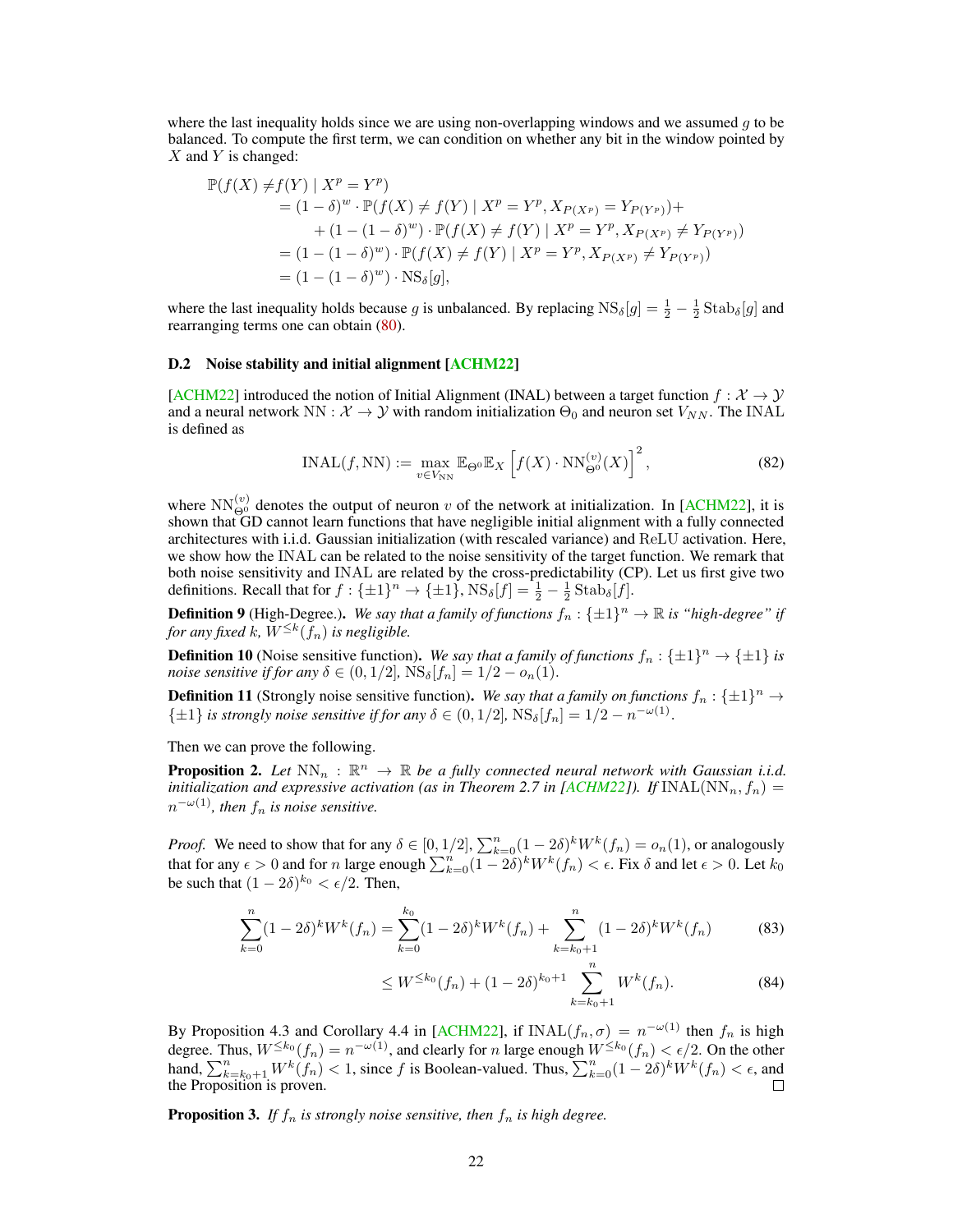<span id="page-22-1"></span>*Proof.* We need to show that if  $\sum_{k=0}^{n} (1 - 2\delta)^k W^k(f_n) = n^{-\omega(1)}$  then for any constant k,  $W^{\leq k}(f_n) = n^{-\omega(1)}$ . Take  $k_0 \in \mathbb{N}$ , then

$$
n^{-\omega(1)} = \sum_{k=0}^{n} (1 - 2\delta)^k W^k(f_n) \ge \sum_{k=0}^{k_0} (1 - 2\delta)^k W^k(f_n) \ge (1 - 2\delta)^{k_0} W^{\le k_0}(f_n). \tag{85}
$$

Clearly this implies that  $W^{\leq k_0}(f_n) = n^{-\omega(1)}$ , and the proof is concluded.

#### $\Box$

# <span id="page-22-0"></span>E Computation of the Boolean influence for PVR functions

In this section, we compute the Boolean influence for PVR functions. Here, we consider PVR functions with sliding windows and cyclic indices (i.e.,  $x_{n+1} = x_{p+1}$ ). The Boolean influence for PVR tasks with truncated windows or non-overlapping windows can be calculated in a similar manner. Also note that we never freeze pointer bits in this paper as done in [\[ZRKB21\]](#page-13-0); therefore, we skip the calculation of the Boolean influence for pointer bits. Consider a bit at k-th position  $(k > p)$ . Note that this bit appears in w windows. We denote by  $U^n$  the uniform distribution over the *n*-dimensional hypercube. Using Lemma [1,](#page-6-0) we have:

$$
\text{Inf}_k(f) = \mathbb{E}_{x \sim U^n} \frac{1}{2} \left( f(x) - f_{-k}(x) \right)^2 \tag{86}
$$

$$
= \mathbb{E}_{x \sim U^{n}} \frac{1}{2} \left( \sum_{i=0}^{w-1} \mathbb{1}(P(x^{p}) = k - i) \left( g(x_{k-i}, \dots, x_{k}, \dots, x_{k-i+w-1}) \right) \right)
$$
(87)

<span id="page-22-2"></span>
$$
-g\left(x_{k-i},\ldots,1,\ldots,x_{k-i+w-1}\right)\bigg)^2
$$

$$
= \mathbb{E}_{x \sim U^n} \frac{1}{2} \left( \sum_{i=0}^{w-1} \mathbb{1}(P(x^p) = k - i) \left( g(x_{k-i}, \dots, x_k, \dots, x_{k-i+w-1}) \right) \right)
$$
(88)

$$
-g(x_{k-i},...,1,...,x_{k-i+w-1})^{2}
$$
  
=  $\frac{1}{2^p} \sum_{i=1}^w \text{Inf}_i(g).$  (89)

Note that the expression  $\sum_{i=1}^{w} \text{Inf}_i(g)$  in Equation [\(89\)](#page-22-2) is known as the *total influence* of the aggregation function g [\[O'D14\]](#page-12-15). Below follows the value of the Boolean influence of the PVR task  $f$ , depending on different aggregation functions:

- Parity. If we choose g to be the parity function, i.e.,  $g(x_1, \ldots, x_w) = x_1 x_2 \cdots x_w$  then  $\text{Inf}_i(g) = \mathbb{P}(g(x) \neq g(x + e_i)) = 1.$  Therefore,  $\text{Inf}_k(f) = \frac{w}{2^p}$ .
- Median/Majority vote. We define the majority vote function as  $g(x_1, \ldots, x_w)$  =  $sign(x_1 + \cdots + x_w)$  where the sign function outputs +1, -1, and 0. First assume w is odd. In this case, flipping the *i*-th bit matters only in the case where exactly  $\frac{w-1}{2}$  other bits have the same sign as the *i*-th bit. Therefore,  $\text{Inf}_i(g) = \mathbb{P}(g(x) \neq g(x))$  $g(x + e_i)$  =  $2^{-(w-1)}\left(\frac{w-1}{\frac{w-1}{2}}\right)$ . Similarly, if w is even, flipping the *i*-th bit only matters if there are exactly  $\frac{w}{2}$  or  $\frac{w}{2} - 1$  other bits with the same sign. Using Lemma [1,](#page-6-0)  $\mathrm{Inf}_i(g) \;\; = \;\; \mathbb{E}_{x \sim U^w} \frac{1}{2} \left( g\left( x \right) - g_{-i} \left( x \right) \right)^2 \;\; = \;\; 2^{-(w+1)} \left( \tbinom{w-1}{\frac{w}{2}} + \tbinom{w-1}{\frac{w}{2}-1} \right) \;\; = \;\; 2^{-w} \tbinom{w-1}{\frac{w}{2}}.$ Therefore, for odd w,  $\text{Inf}_{k}(f) = \frac{w}{2^{(p+w-1)}} \left(\frac{w-1}{2}\right)$  and for even w,  $\text{Inf}_{k}(f) = \frac{w}{2^{(w+p)}} \left(\frac{w-1}{\frac{w}{2}}\right)$ .
- Min/Max. Here we consider the min function,  $g(x_1, \ldots, x_w) = \min(x_1, \ldots, x_w)$ . By symmetry, the Boolean influence values are the same for the max function. In this case, flipping the *i*-th bit only matters if all bits other than  $x_i$  are equal to  $+1$ . Thus, the Boolean influence is given by  $\text{Inf}_i(g) = 2^{-(w-1)}$  and hence,  $\text{Inf}_k(f) = \frac{w}{2^{(p+w-1)}}$ .

One can see how different parameters of the Boolean PVR functions, such as  $p, w$ , and  $q$  affect the Boolean influence. Assuming fixed window size,  $w$ , each bit is less likely to appear in a window if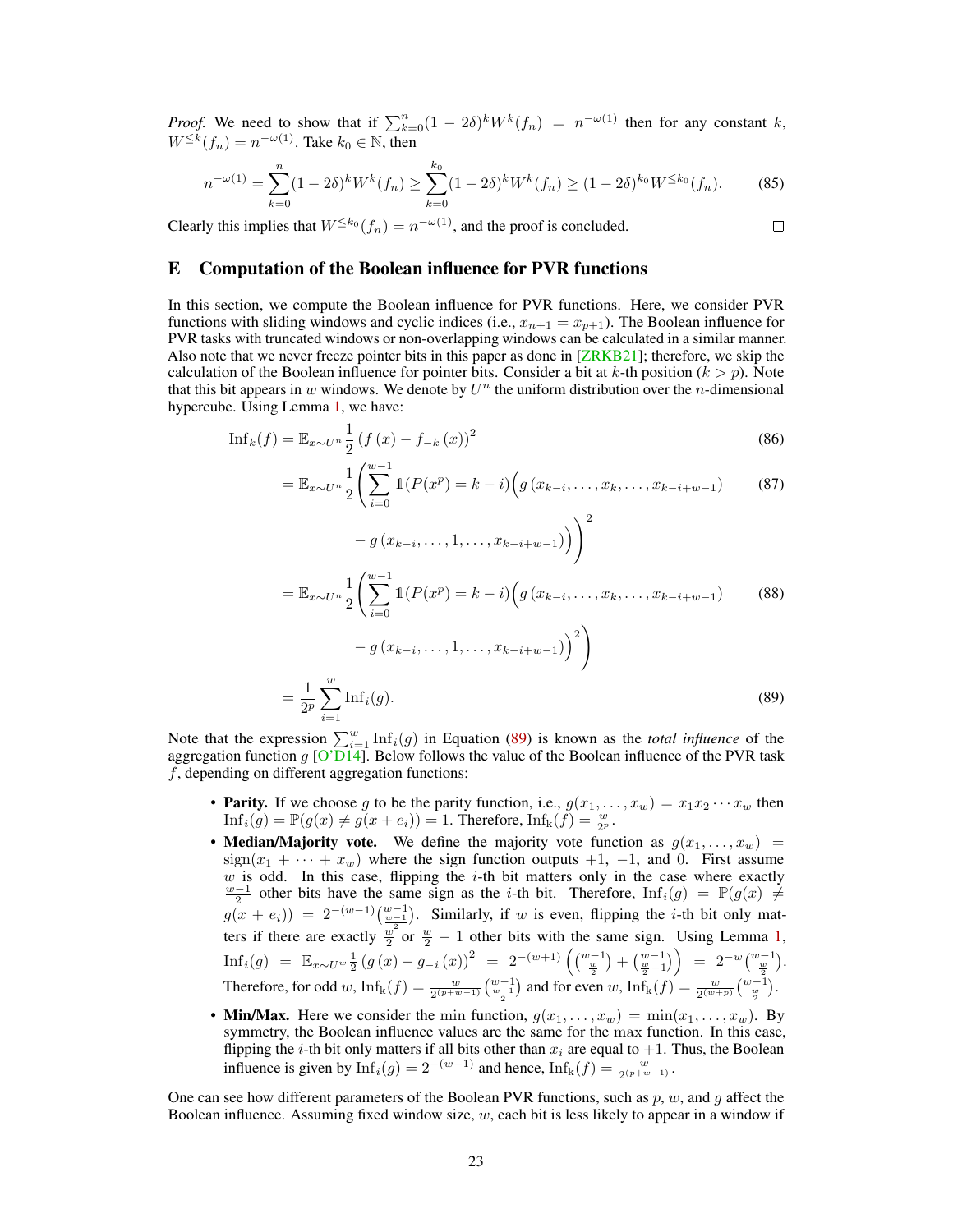<span id="page-23-1"></span>the number of pointer bits, p, is increased. Hence for fixed w and q, an increase in p results in smaller influence for all the bits. On the other hand a change of w has a two-fold effect. First, since each bit appears in w windows, the increase of w makes each bit more likely to appear in a window. On the other hand, for some functions such as majority-vote and min/max, the increase of  $w$  reduces the Boolean influence of the aggregation function for all bits. Thus, the increase of  $w$  can result in either an increase of the Boolean influence (for example, if parity is used) or a decrease of the Boolean influence (for instance, if min/max aggregation is used). We refer to Appendix  $\bf{F}$  $\bf{F}$  $\bf{F}$  for experiments on PVR tasks with varying window size.

# <span id="page-23-0"></span>F Experiment Details and Additional Experiments

In this section, we describe the experiments in more detail. Furthermore, we demonstrate more experiments on the comparison of the out-of-distribution generalization error and the Boolean influence.

## F.1 Architectures and Procedure

We first explain the general experimentation setup for PVR tasks and other functions. Afterward, we describe the procedure used for linear neural networks and results presented in Section [3.3.](#page-9-0)

Architectures. Three architectures have been used for the main experiments of this paper: MLP, the Transformer [ $VSP+17$ ], and MLP-Mixer [\[THK](#page-13-6)+21]. Below, we describe each of these architectures:

- MLP. The MLP model consists of 4 fully connected hidden layers of sizes 512, 1024, 512, and 64. We used ReLU as the activation function for all layers except the last layer.
- Transformer. We follow the standard decoder-only Transformer architectures  $[RSR^+19]$  $[RSR^+19]$ that are commonly used for language modeling, and are also the backbone of Vision Transformers (ViTs)  $[DBK^+20]$  $[DBK^+20]$ . Specifically, an embedding layer is used to embed the binary +1 and −1 values into 256 dimensional vectors, and a shared embedding layer is used for all the binary tokens in the input sequence. Then, the embedded input is passed through 12 transformer layers  $[VSP+17]$  $[VSP+17]$ . In each transformer layer, the hidden dimension of MLP block is also 256. Moreover, 6 heads are used for each self-attention block. At the end, a linear layer is used to compute the output of the model.
- MLP-Mixer. Similar to the Transformer based model, first we embed  $+1$  and  $-1$  tokens into a 256 dimensional vector using a shared embedding layer for all the binary input tokens. Then, the embedded input is passed through a standard 12-layer MLP-Mixer model  $[THK+21]$  $[THK+21]$ . Finally, a linear layer is used to compute the output. The MLP-Mixer architectures are similar to the decoder-only Transformers, except that "mixer layers" based on MLPs are used instead of the attention mechanism. Please see  $[THK^+21]$  $[THK^+21]$  for details.

Procedure. To perform each of the experiments, we first fix a dimension to be frozen during the training. Afterward, we train the model on the frozen training set to make the model learn the frozen function. Finally, we evaluate the trained model uniformly on the Boolean hypercube  $(\{\pm 1\}^n)$  to compute the out-of-distribution generalization error.

Now, we explain the hyperparameters used for the experiments. Note that the experiments are aimed to exhibit an implicit bias towards low degree monomials and consequently to show that the generalization error is close to the Boolean influence. Therefore, the experiments are not focused on the learning of the frozen function itself and the in-distribution generalization error. In other words, we are interested in the setting that the frozen function is learned during the training, and then we want to examine the out-of-distribution generalization. Due to this reason, we have always used a relatively large number of training samples. Moreover, we have not used a learning rate scheduler and we have not done extensive hyperparameter tuning. Generally, we have considered two optimizers for the training of the models: mini-batch SGD and Adam  $[KB14]$ . We describe the setting used for each of them below:

• **SGD.** When using SGD, we tried using 0 and 0.9 momentum. We observed that the use of momentum remarkably accelerates the training process, and hence we continued with 0.9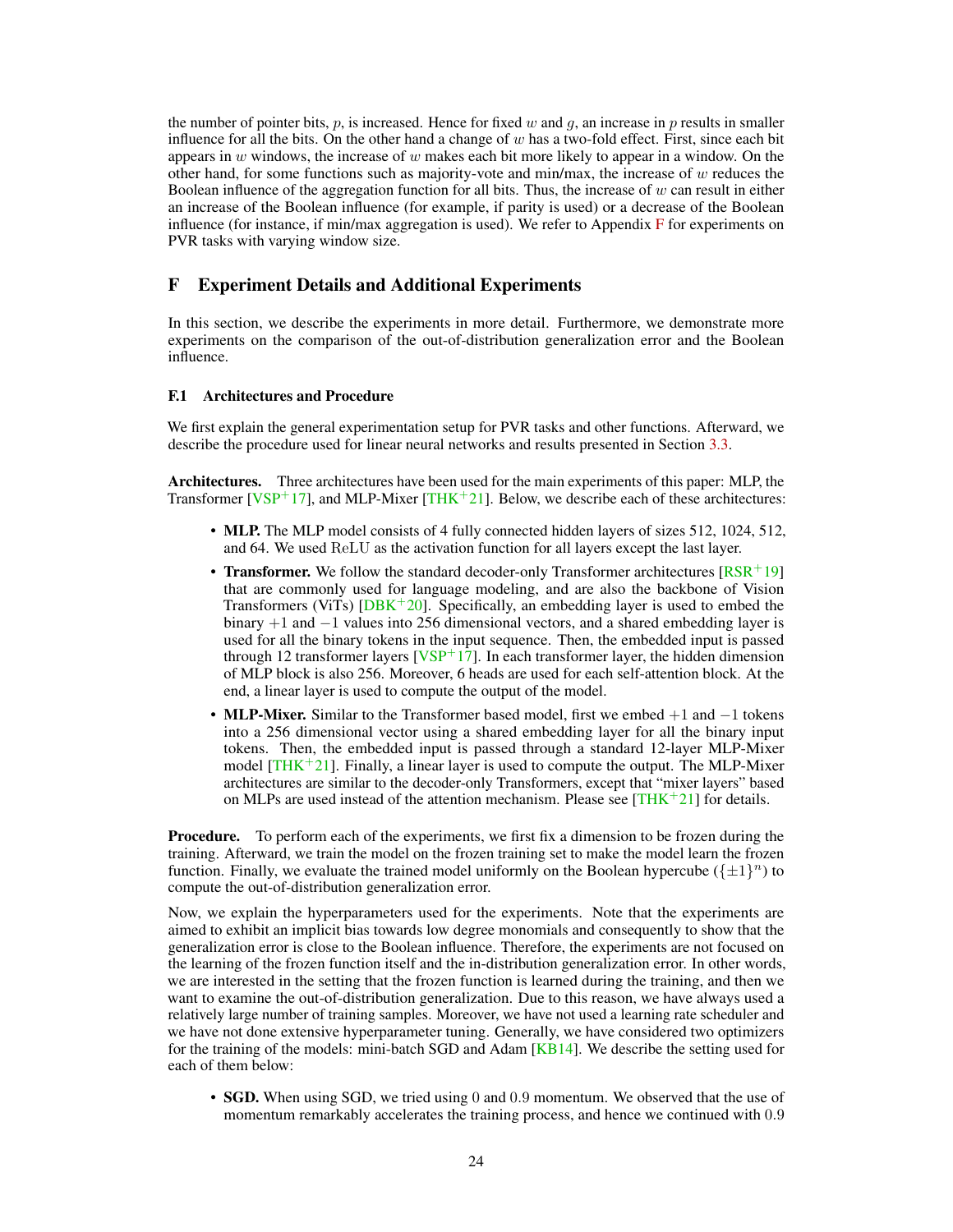<span id="page-24-0"></span>momentum. Nonetheless, we also performed experiments using SGD without momentum, and we did not notice any difference in their preference towards low degree monomials and therefore the out-of-distribution generalization error. For learning rate of SGD, we tried values in  $\{10^{-3}, 5 \times 10^{-4}, 2.5 \times 10^{-4}, 10^{-4}\}$  and selected the learning rate dependent on the model and task (more on this below). Additionally, we always used the mini-batch size of 64 with SGD.

• Adam. In our experiments with Adam, we used default values of the optimizer and only changed the learning rate. For learning rate, we tried values in  $\{10^{-4}, 5 \times 10^{-5}, 10^{-5}\}$  and finally selected  $5 \times 10^{-4}$ . While employing Adam, we used mini-batch size of 64 for PVR tasks with 3 pointer bits (11 bits in total) and mini-batch size of 1024 for PVR tasks with 4 pointer bits (20 bits in total).

We selected the learning rate (and in general, hyperparameters) based on the speed of the convergence and its stability. Note that we set the number of epochs for each task to a value to ensure the training loss and in-distribution generalization error are small enough.<sup>[10](#page-24-1)</sup>

Finally, we note that all of our experiments are implemented using PyTorch framework  $[PGM^+19]$  $[PGM^+19]$ , and the training has been done on NVIDIA A100 GPUs. Please refer to the code for more details on the experiments. The experiments presented in this paper took approximately 250 GPU hours. Also, note that we repeated PVR experiments with 3 pointer bits 40 times and the rest of the experiments 20 times, and have reported the averaged results and 95% confidence interval.

Linear neural networks. For the experiments on linear models, we considered fully connected linear neural networks with fixed hidden layer size of 256. As presented in Figure [5,](#page-10-0) we varied the initialization and depth of these networks. For optimizing linear neural networks, we used mini-batch SGD with 64 and  $10^{-5}$  as the batch size and learning rate respectively. Note that we trained linear models on CPU and stopped the training when the loss became less than  $10^{-8}$ .

## F.2 Additional Results

Here we present experiments on non-PVR functions. As the first example, we consider the target function  $f_1(x_1,...,x_{11}) = x_1x_2 + 2x_2x_3 + 3x_3x_4 + 4x_4x_5 + \cdots + 10x_{10}x_{11}$  which is a sum of second degree monomials. For each of the architectures, we freeze a coordinate (ranging from 1 to 11), train the model on the frozen samples using mini-batch SGD and evaluate the generalization loss. The relation between the Boolean influence and the averaged generalization error over 20 runs for  $f_1$  is demonstrated in Figure [6.](#page-25-0) It can be seen that the generalization errors of the MLP and the Transformer model are again well approximated by the Boolean influence. However, the generalization error of the MLP-Mixer follows the trend of Boolean influence with an offset. This implies that the MLP and Transformer have a stronger preference for low-degree monomials than the MLP-Mixer in this case. As the last example, we consider the vanilla staircase function for 14 bits, i.e.,  $f_2(x_1, x_2, \ldots, x_{14}) = x_1 + x_1x_2 + x_1x_2x_3 + \cdots + x_1x_2x_3 \cdots x_{14}$  (see [\[ABAB](#page-11-12)<sup>+</sup>21, [ABAM22\]](#page-11-13) for theoretical results on such staircase functions). We train models for this function using mini-batch SGD. In Figure [7,](#page-25-1) we report the generalization errors of the MLP, Transformer, and MLP-mixer models for each frozen coordinate of  $f_2$ , as well as the values of the Boolean influence of the corresponding index. Note that the generalization errors have been averaged over 20 runs. It can be observed that the generalization loss of MLP is very close to the Boolean influence in this case as well. However, the generalization errors of the Transformer and MLP-Mixer follow the Boolean influence with an offset.

It is worth noting that the previous two functions are quite different than the PVR function: the PVR function has strong 'symmetries' given by the fact that each window is treated similarly with the aggregation function, and thus one may expect that certain architectures would exploit such symmetries. Thus, the PVR function is still a staircase function  $[ABAM22]$ , of leap 2 in the example of Section [1.2,](#page-2-2) but it is a staircase function with the related symmetries. Instead, the two functions considered here are staircase functions that do not have any such symmetries.

Figure [7](#page-25-1) shows that in some cases the Boolean influence may not always give a tight characterization of the generalization error. However, it appears that in such cases the offset still maintains the general

<span id="page-24-1"></span><sup>&</sup>lt;sup>10</sup>This is problem dependent; nonetheless, we generally refer to errors of order of magnitude  $10^{-2}$  or less.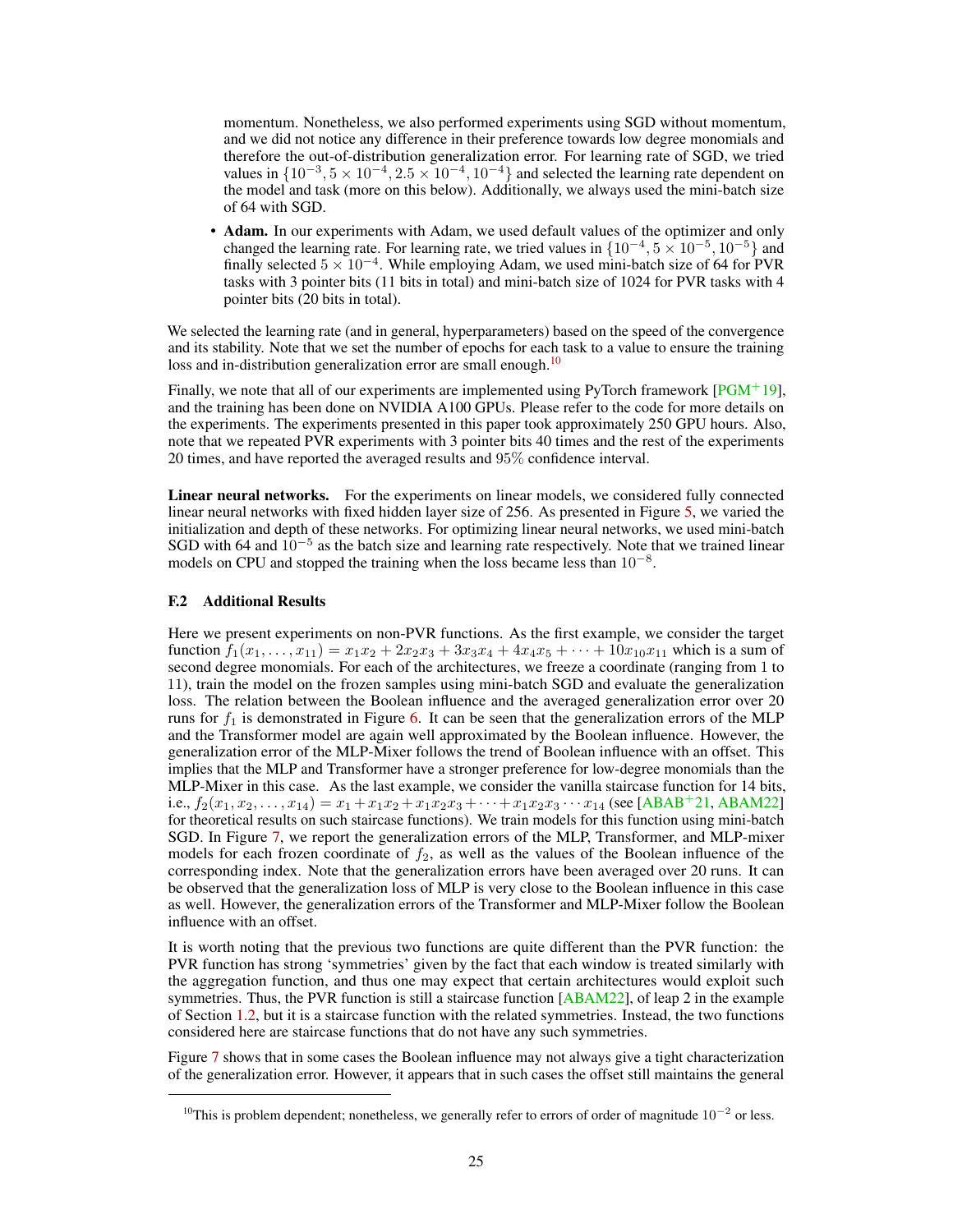<span id="page-25-0"></span>

<span id="page-25-1"></span>Figure 6: Comparison between the Boolean Influence and generalization error for  $f_1(x_1, \ldots, x_{11}) =$  $x_1x_2 + 2x_2x_3 + 3x_3x_4 + \cdots + 10x_{10}x_{11}$ . Frozen coordinates are represented by the x-axis; while the y-axis represents the value of generalization error and the Boolean influence.



Figure 7: Comparison between the generalization loss in the canonical distribution shift setting and the Boolean Influence for  $f_2(x_1, x_2, \ldots, x_{14}) = x_1 + x_1x_2 + x_1x_2x_3 + \cdots + x_1x_2x_3 \cdots x_{14}$ .

trend of the influence. As an attempt to better understand this offset, recall the relation between the Boolean influence and the generalization error in terms of the implicit low-degree bias: the stronger the preference for low-degree monomials is, the closer the generalization error is to the Boolean influence. We thus plot the coefficient of different monomials for  $f_2$  and these three models while  $x_8 = 1$  is frozen during the training in Figure [8.](#page-26-1) One can observe that for this staircase function, the bias towards low-degree monomials is stronger for MLP and it is weaker for Transformer and MLP-mixer. This well explains the relation between the Boolean influence and the generalization error of different models depicted in Figure [7,](#page-25-1) where the generalization error of MLP is significantly closer to the Boolean influence, compared to the generalization error of Transformer and MLP-Mixer.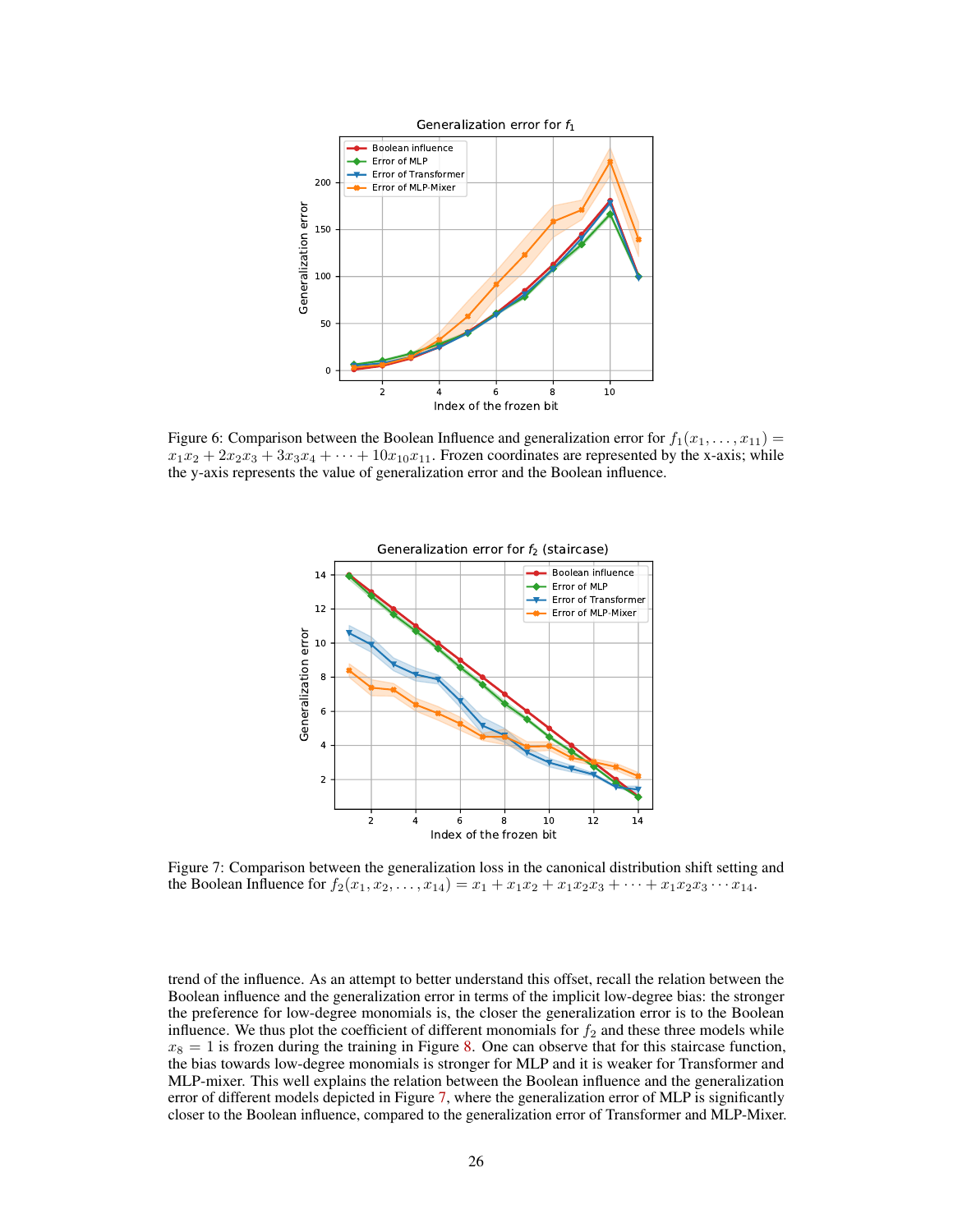<span id="page-26-1"></span>

Figure 8: The coefficients of different monomials learned by the MLP, Transformer, and MLP-Mixer when learning the staircase function, with  $x_8 = 1$  frozen during the training. Note that  $\chi_T(x) = \prod_{i \in T} x_i$ , e.g.,  $\chi_{[8]} = x_1 x_2 \cdots x_8$ . Generally, monomials of lower degrees are learned faster by the models. Consequently, the models prefer to learn the monomials which exclude the frozen index.

# <span id="page-26-0"></span>G Intuition on the linear neural networks

At last, we provide heuristic justifications for the effect of depth and initialization on the generalization error and its closeness to the Boolean influence in the case of linear neural networks. Let  $f_{NN}(x;\Theta) = w_L^T(W_{L-1}^T(\cdots(W_1^Tx + b_1)\cdots) + b_{L-1}) + b_L$  be a linear neural network with depth  $L$ , after training in the canonical holdout setting where the  $k$ -th bit is frozen to 1. Assume the target function to be linear. After training, the neural network learns the frozen function  $f_{-k}(x) = f(x_{-k})$ . Note that the bias of the frozen function is  $\hat{f}(\{\emptyset\}) + \hat{f}(\{k\})$  (where with  $\hat{f}$  we denote the Fourier coefficients of the target function  $f$ ), that is expressed by the neural network by the following:

$$
B := (w_L^T W_{L-1}^T \cdots W_2^T b_1 + w_L^T W_{L-1}^T \cdots W_3^T b_2 + \cdots + w_L^T b_{L-1} + b_L) + w_L^T W_{L-1}^T \cdots W_2^T w_{1,k}^T
$$
\n(90)

where by  $w_{1,k}$  we indicate the weights in the first layer of the frozen dimension k. Assuming the neural network has learned the function, we have

<span id="page-26-2"></span>
$$
\hat{f}_{NN}(\{i\}) = \hat{f}(\{i\}) \qquad \text{for all } i \neq k,
$$
\n(91)

$$
\hat{f}_{NN}(\{\emptyset\}) + \hat{f}_{NN}(\{k\}) = B = \hat{f}(\{\emptyset\}) + \hat{f}(\{k\}),\tag{92}
$$